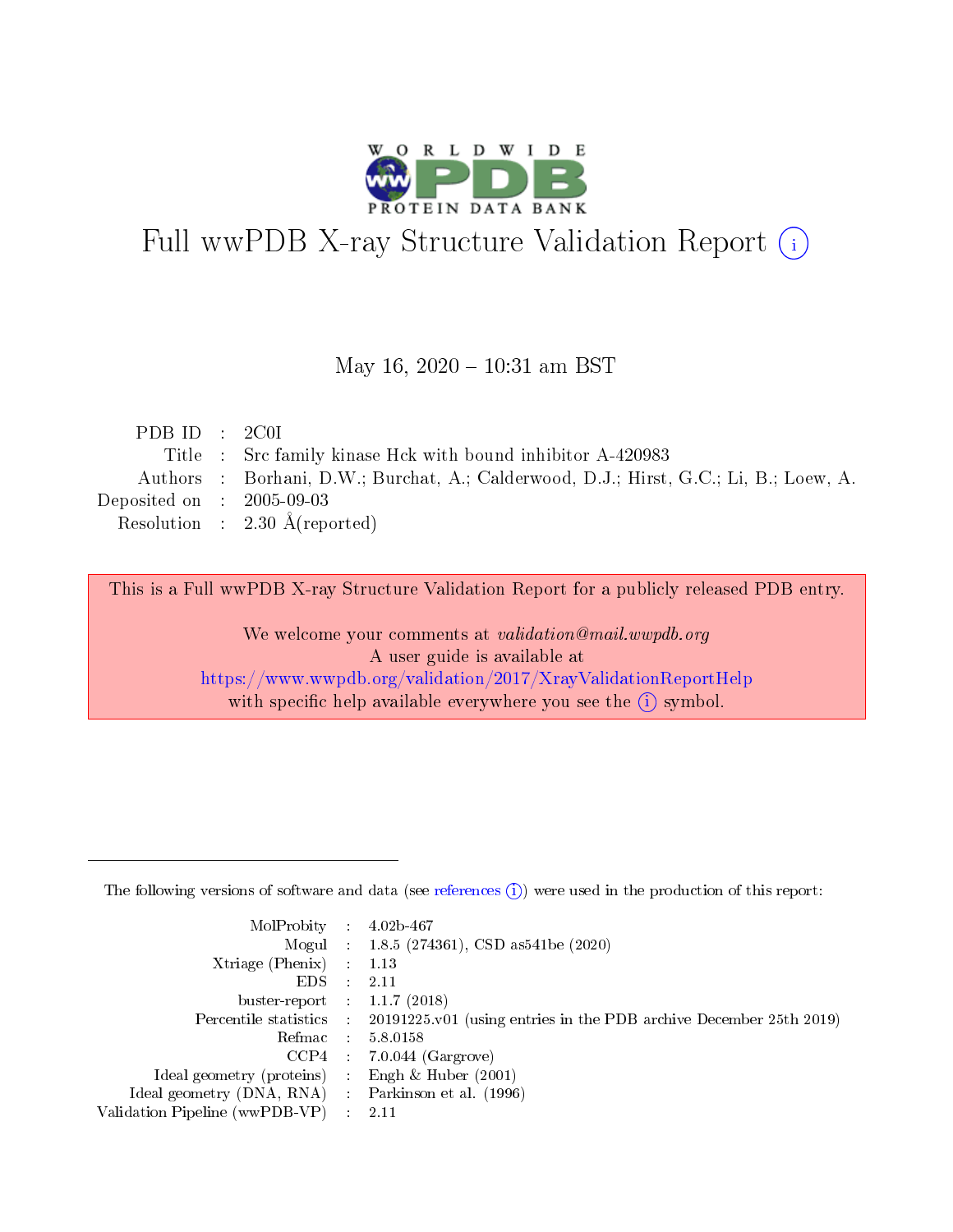# 1 [O](https://www.wwpdb.org/validation/2017/XrayValidationReportHelp#overall_quality)verall quality at a glance  $(i)$

The following experimental techniques were used to determine the structure: X-RAY DIFFRACTION

The reported resolution of this entry is 2.30 Å.

Percentile scores (ranging between 0-100) for global validation metrics of the entry are shown in the following graphic. The table shows the number of entries on which the scores are based.



| Metric                | Whole archive<br>$(\#\text{Entries})$ | Similar resolution<br>$(\#\text{Entries},\,\text{resolution}\,\,\text{range}(\textup{\AA}))$ |  |  |
|-----------------------|---------------------------------------|----------------------------------------------------------------------------------------------|--|--|
| $R_{free}$            | 130704                                | $5042$ $(2.30-2.30)$                                                                         |  |  |
| Clashscore            | 141614                                | $5643(2.30-2.30)$                                                                            |  |  |
| Ramachandran outliers | 138981                                | $5575(2.30-2.30)$                                                                            |  |  |
| Sidechain outliers    | 138945                                | $5575(2.30-2.30)$                                                                            |  |  |
| RSRZ outliers         | 127900                                | $4938(2.30-2.30)$                                                                            |  |  |

The table below summarises the geometric issues observed across the polymeric chains and their fit to the electron density. The red, orange, yellow and green segments on the lower bar indicate the fraction of residues that contain outliers for  $>=3, 2, 1$  and 0 types of geometric quality criteria respectively. A grey segment represents the fraction of residues that are not modelled. The numeric value for each fraction is indicated below the corresponding segment, with a dot representing fractions  $\epsilon=5\%$  The upper red bar (where present) indicates the fraction of residues that have poor fit to the electron density. The numeric value is given above the bar.

| Mol | $Chain \  Length$ | Quality of chain |     |                 |
|-----|-------------------|------------------|-----|-----------------|
|     | 454               | 6%<br>74%        | 19% | $\cdot$ $\cdot$ |
|     | 454               | 8%<br>77%        | 18% | $\cdot$ $\cdot$ |

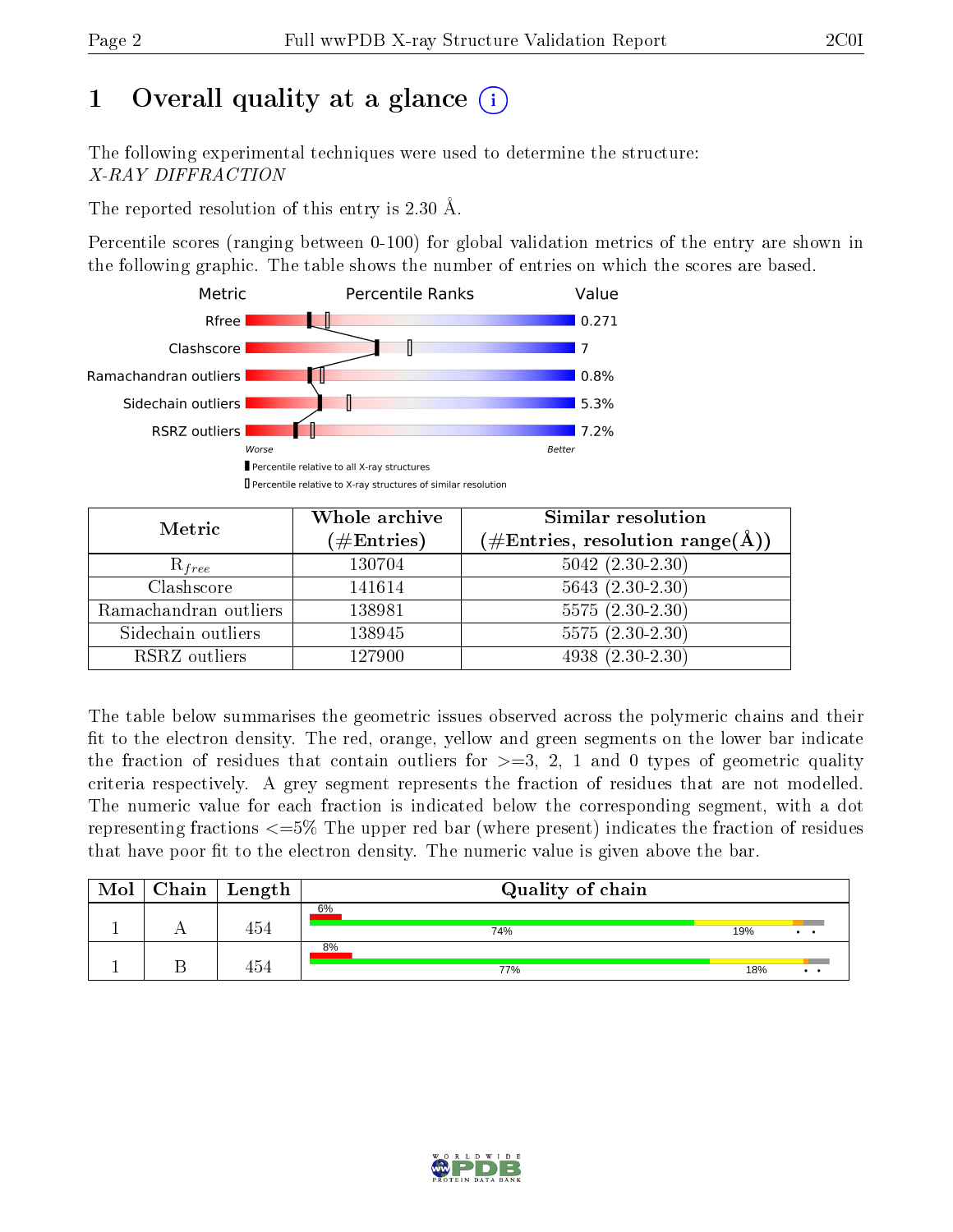# 2 Entry composition  $\left( \cdot \right)$

There are 4 unique types of molecules in this entry. The entry contains 7383 atoms, of which 0 are hydrogens and 0 are deuteriums.

In the tables below, the ZeroOcc column contains the number of atoms modelled with zero occupancy, the AltConf column contains the number of residues with at least one atom in alternate conformation and the Trace column contains the number of residues modelled with at most 2 atoms.

| Mol |  | $\Gamma$ Chain   Residues |       | Atoms       |  |           |  | $\text{ZeroOcc} \mid \text{AltConf} \mid \text{Trace} \mid$ |  |  |
|-----|--|---------------------------|-------|-------------|--|-----------|--|-------------------------------------------------------------|--|--|
|     |  | 434                       | Total | $C = N$     |  |           |  | $P-S$                                                       |  |  |
|     |  |                           | 3506  | 2239        |  | 591 655 1 |  | -20                                                         |  |  |
|     |  | 434                       |       | Total C N O |  |           |  |                                                             |  |  |
|     |  |                           | 3514  | 2243        |  | 593 657   |  | 20                                                          |  |  |

• Molecule 1 is a protein called TYROSINE-PROTEIN KINASE HCK.

|  | There are 6 discrepancies between the modelled and reference sequences: |  |  |  |  |  |
|--|-------------------------------------------------------------------------|--|--|--|--|--|
|--|-------------------------------------------------------------------------|--|--|--|--|--|

| Chain | Residue | Modelled   | Actual     | Comment                          | Reference |
|-------|---------|------------|------------|----------------------------------|-----------|
|       | 502     | <b>GLU</b> | <b>GLN</b> | engineered mutation   UNP P08631 |           |
|       | 503     | <b>GLU</b> | <b>GLN</b> | engineered mutation   UNP P08631 |           |
|       | 504     | ILE.       | <b>GLN</b> | engineered mutation   UNP P08631 |           |
| B     | 502     | <b>GLU</b> | <b>GLN</b> | engineered mutation   UNP P08631 |           |
| B     | 503     | GLU        | <b>GLN</b> | engineered mutation   UNP P08631 |           |
| В     | 504     | ILE.       | <b>GLN</b> | engineered mutation   UNP P08631 |           |

 Molecule 2 is N-(4-{4-AMINO-1-[4-(4-METHYLPIPERAZIN-1-YL)-TRANS-CYCLOHEX YL]-1H-PYRAZOLO[3,4-D]PYRIMIDIN-3-YL}-2-METHOXYPHENYL)-1-METHYL-1H-I NDOLE-2-CARBOXAMIDE (three-letter code: L1G) (formula:  $C_{33}H_{39}N_9O_2$ ).

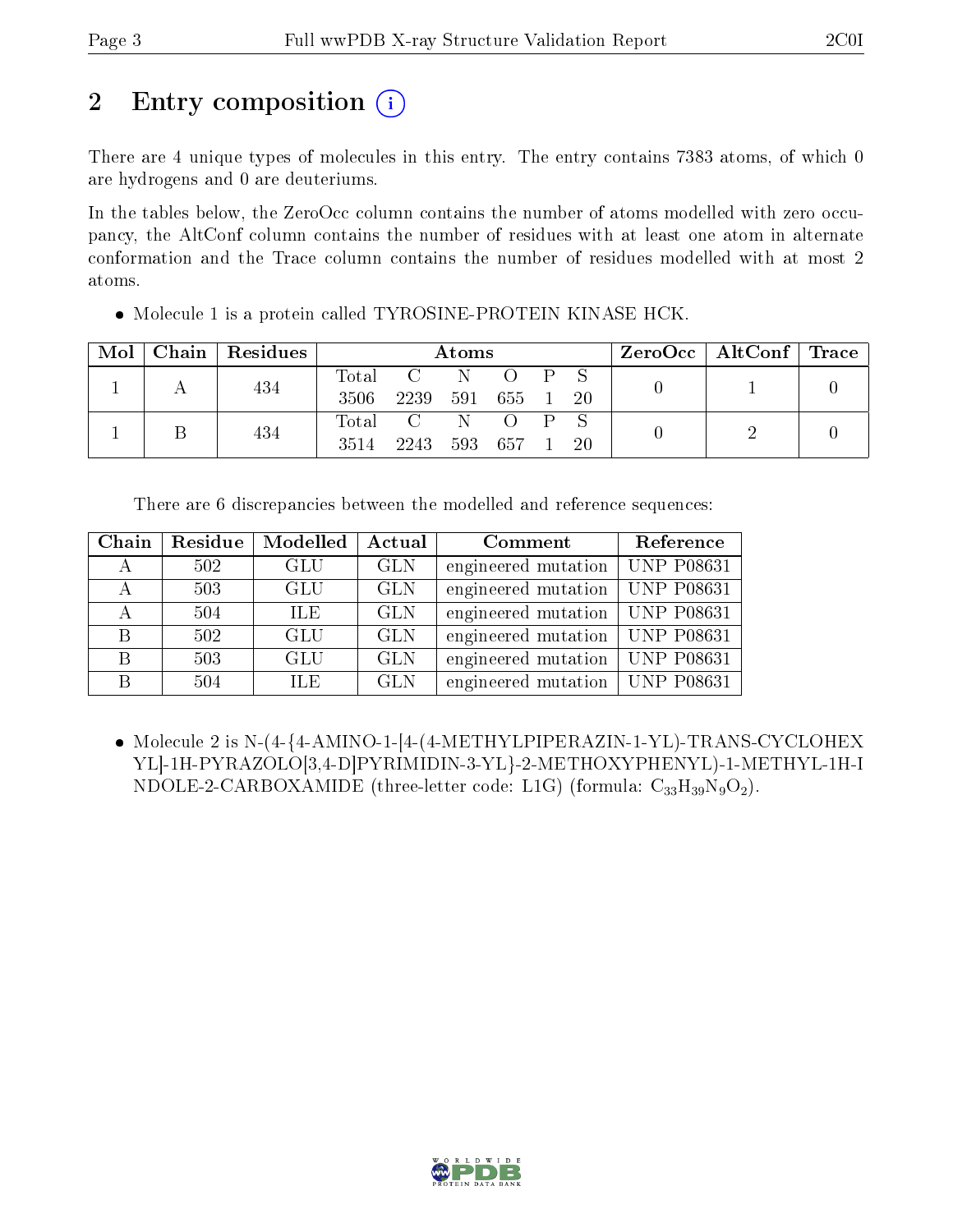

|  | Mol   Chain   Residues | Atoms                       | $ZeroOcc \mid AltConf \mid$ |
|--|------------------------|-----------------------------|-----------------------------|
|  |                        | Total C N O<br>33 9 2<br>44 |                             |
|  |                        | Total C N O<br>33 9 2       |                             |

Molecule 3 is CALCIUM ION (three-letter code: CA) (formula: Ca).

|  | Mol   Chain   Residues<br>Atoms |          | ZeroOcc   AltConf |
|--|---------------------------------|----------|-------------------|
|  |                                 | Total Ca |                   |
|  |                                 | Total Ca |                   |

 $\bullet\,$  Molecule 4 is water.

|  | Mol   Chain   Residues | Atoms               | ZeroOcc   AltConf |  |
|--|------------------------|---------------------|-------------------|--|
|  | 174                    | Total O<br>174 174  |                   |  |
|  | 99                     | Total O<br>99<br>99 |                   |  |

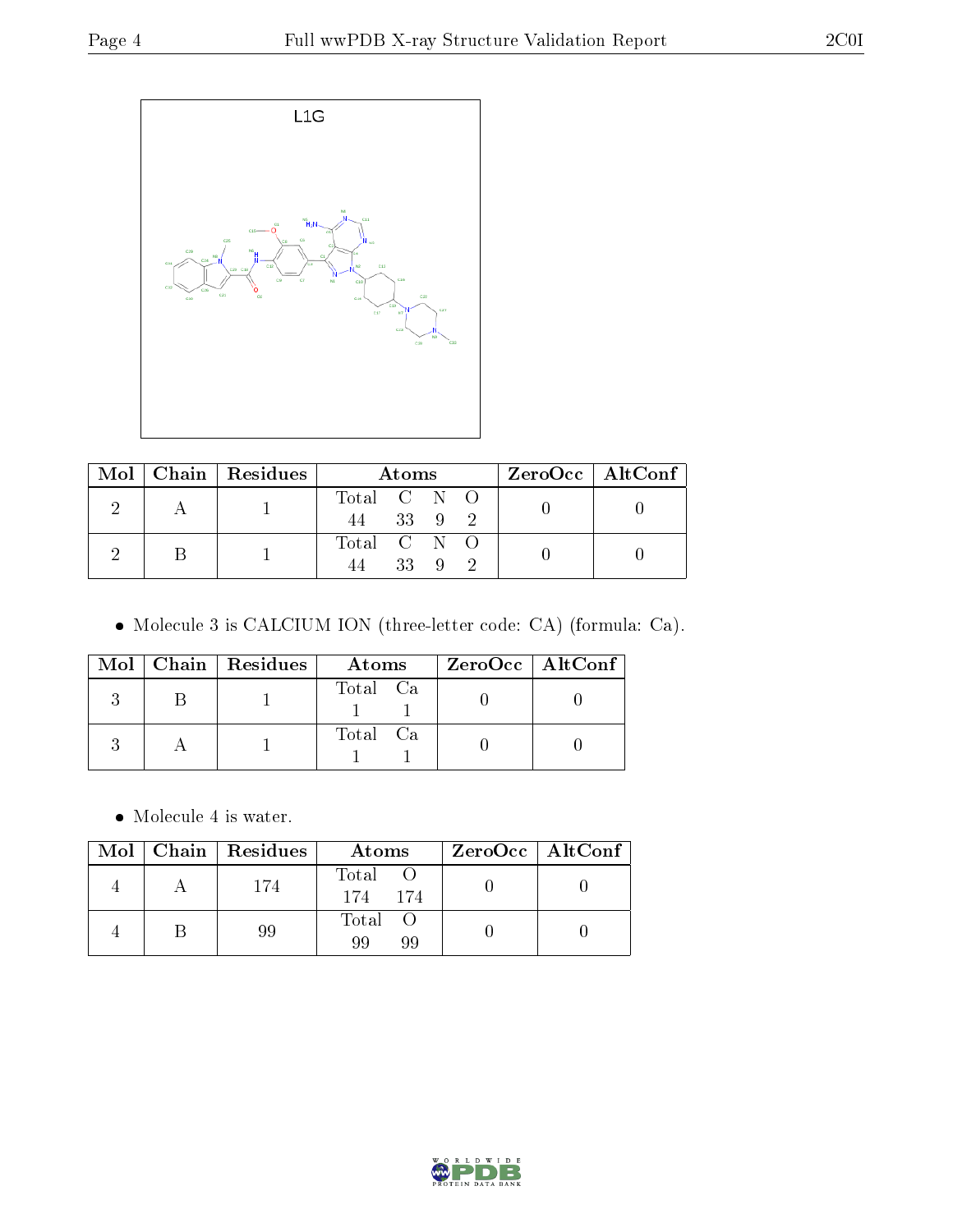# 3 Residue-property plots  $(i)$

These plots are drawn for all protein, RNA and DNA chains in the entry. The first graphic for a chain summarises the proportions of the various outlier classes displayed in the second graphic. The second graphic shows the sequence view annotated by issues in geometry and electron density. Residues are color-coded according to the number of geometric quality criteria for which they contain at least one outlier: green  $= 0$ , yellow  $= 1$ , orange  $= 2$  and red  $= 3$  or more. A red dot above a residue indicates a poor fit to the electron density (RSRZ  $> 2$ ). Stretches of 2 or more consecutive residues without any outlier are shown as a green connector. Residues present in the sample, but not in the model, are shown in grey.



• Molecule 1: TYROSINE-PROTEIN KINASE HCK

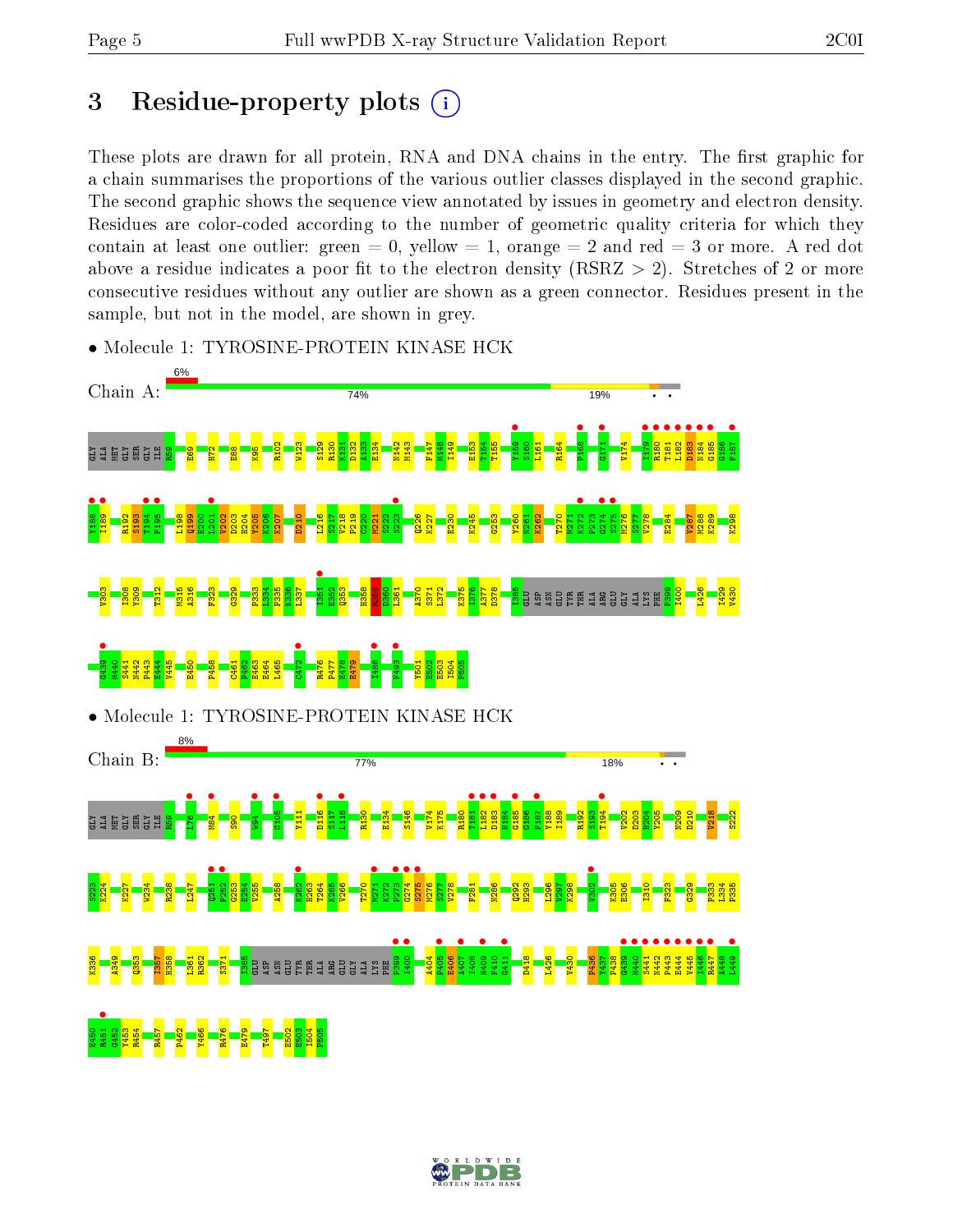# 4 Data and refinement statistics  $(i)$

| Property                                                      | Value                                           | Source     |
|---------------------------------------------------------------|-------------------------------------------------|------------|
| Space group                                                   | P 1 21 1                                        | Depositor  |
| Cell constants                                                | 73.12Å<br>$49.08\text{\AA}$<br>179.49Å          |            |
| a, b, c, $\alpha$ , $\beta$ , $\gamma$                        | $90.00^\circ$<br>$95.97^\circ$<br>$90.00^\circ$ | Depositor  |
| Resolution $(A)$                                              | 19.96<br>$-2.30$                                | Depositor  |
|                                                               | 48.81<br>$-2.30$                                | <b>EDS</b> |
| % Data completeness                                           | 89.9 (19.96-2.30)                               | Depositor  |
| (in resolution range)                                         | 89.8 (48.81-2.30)                               | <b>EDS</b> |
| $R_{merge}$                                                   | 0.06                                            | Depositor  |
| $\mathrm{R}_{sym}$                                            | (Not available)                                 | Depositor  |
| $\langle I/\sigma(I) \rangle^{-1}$                            | $\overline{2.87}$ (at 2.29Å)                    | Xtriage    |
| Refinement program                                            | <b>REFMAC 5.2.0005</b>                          | Depositor  |
|                                                               | 0.222, ,<br>0.274                               | Depositor  |
| $R, R_{free}$                                                 | 0.222<br>0.271                                  | DCC        |
| $R_{free}$ test set                                           | 2515 reflections $(4.98\%)$                     | wwPDB-VP   |
| Wilson B-factor $(A^2)$                                       | 43.5                                            | Xtriage    |
| Anisotropy                                                    | 0.706                                           | Xtriage    |
| Bulk solvent $k_{sol}(e/\text{\AA}^3), B_{sol}(\text{\AA}^2)$ | $0.36\,$ , $53.2\,$                             | <b>EDS</b> |
| L-test for twinning <sup>2</sup>                              | $< L >$ = 0.49, $< L2$ > = 0.33                 | Xtriage    |
| Estimated twinning fraction                                   | $0.031$ for h,-k,-h-l                           | Xtriage    |
| $F_o, F_c$ correlation                                        | 0.94                                            | <b>EDS</b> |
| Total number of atoms                                         | 7383                                            | wwPDB-VP   |
| Average B, all atoms $(A^2)$                                  | 50.0                                            | wwPDB-VP   |

Xtriage's analysis on translational NCS is as follows: The largest off-origin peak in the Patterson function is  $7.27\%$  of the height of the origin peak. No significant pseudotranslation is detected.

<sup>&</sup>lt;sup>2</sup>Theoretical values of  $\langle |L| \rangle$ ,  $\langle L^2 \rangle$  for acentric reflections are 0.5, 0.333 respectively for untwinned datasets, and 0.375, 0.2 for perfectly twinned datasets.



<span id="page-5-1"></span><span id="page-5-0"></span><sup>1</sup> Intensities estimated from amplitudes.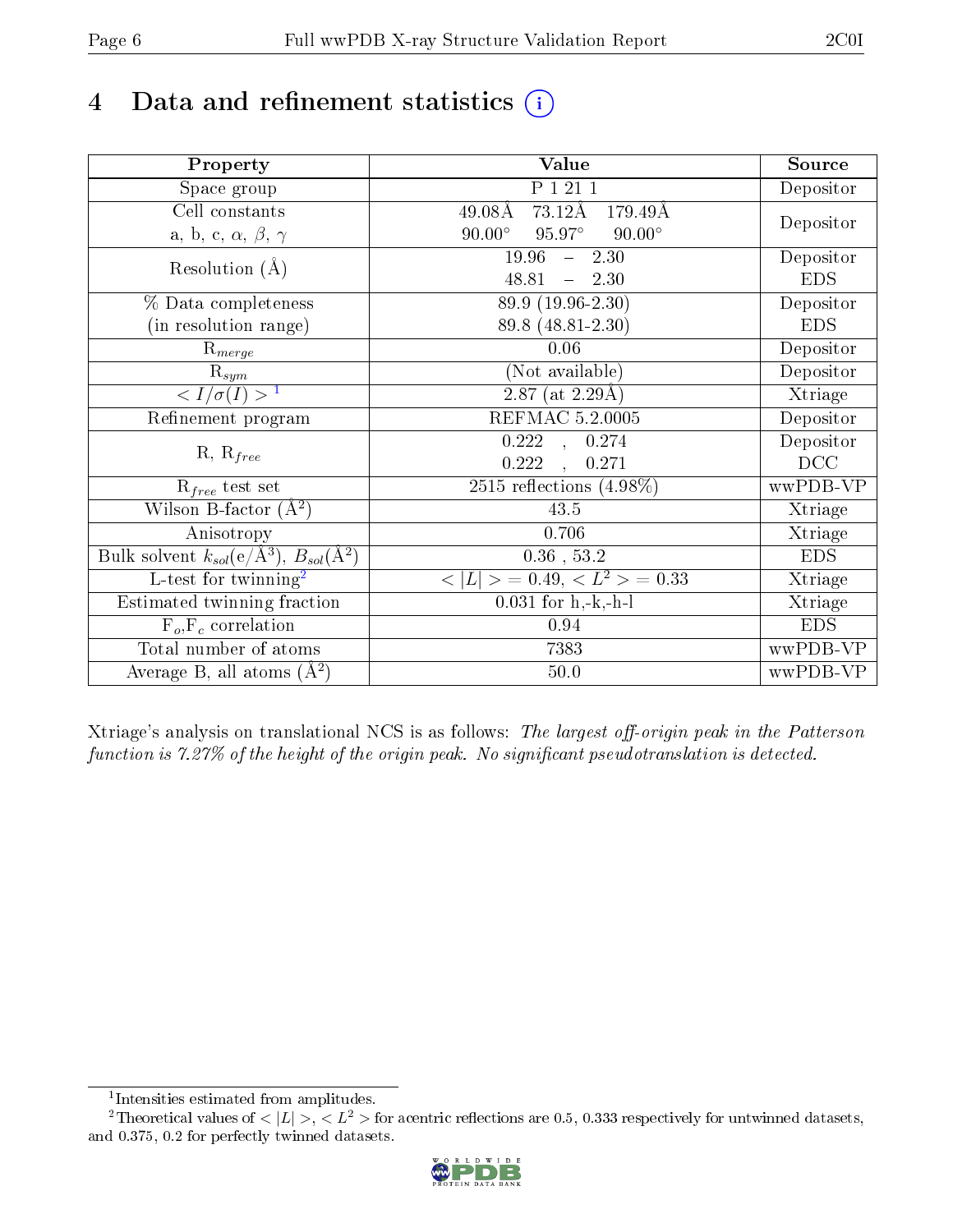# 5 Model quality  $(i)$

# 5.1 Standard geometry (i)

Bond lengths and bond angles in the following residue types are not validated in this section: CA, L1G, PTR

The Z score for a bond length (or angle) is the number of standard deviations the observed value is removed from the expected value. A bond length (or angle) with  $|Z| > 5$  is considered an outlier worth inspection. RMSZ is the root-mean-square of all Z scores of the bond lengths (or angles).

| Mol   |     |      | Bond lengths        | Bond angles |                 |  |
|-------|-----|------|---------------------|-------------|-----------------|--|
| Chain |     | RMSZ | # $ Z  > 5$         | RMSZ        | # $ Z  > 5$     |  |
|       |     | 0.87 | $14/3573$ $(0.4\%)$ | 0.74        | $4/4823(0.1\%)$ |  |
|       |     | 0.61 | $4/3581(0.1\%)$     | 0.65        | $3/4834(0.1\%)$ |  |
| All   | Аll | 0.75 | $18/7154(0.3\%)$    | 0.70        | $7/9657(0.1\%)$ |  |

|  | All (18) bond length outliers are listed below: |  |  |  |
|--|-------------------------------------------------|--|--|--|
|--|-------------------------------------------------|--|--|--|

| Mol          | Chain            | Res | <b>Type</b> | Atoms        | Z     | Observed(A) | Ideal(A) |
|--------------|------------------|-----|-------------|--------------|-------|-------------|----------|
| 1            | А                | 207 | <b>LYS</b>  | $CD-CE$      | 18.24 | 1.96        | 1.51     |
| 1            | $\boldsymbol{B}$ | 444 | GLU         | $CD-OE1$     | 12.89 | 1.39        | 1.25     |
| 1            | $\boldsymbol{B}$ | 444 | GLU         | $CD-OE2$     | 10.23 | 1.36        | 1.25     |
| 1            | А                | 193 | <b>SER</b>  | $CB-OG$      | 10.04 | 1.55        | 1.42     |
| 1            | А                | 207 | <b>LYS</b>  | $CE-NZ$      | 9.88  | 1.73        | 1.49     |
| $\mathbf 1$  | А                | 205 | <b>TYR</b>  | $CG$ - $CD1$ | 9.64  | 1.51        | 1.39     |
| $\mathbf 1$  | А                | 205 | <b>TYR</b>  | $CE2$ -CZ    | 9.01  | 1.50        | 1.38     |
| $\mathbf 1$  | A                | 203 | ASP         | $CG-OD1$     | 8.80  | 1.45        | 1.25     |
| $\mathbf 1$  | A                | 203 | ASP         | $CG-OD2$     | 8.75  | 1.45        | 1.25     |
| 1            | B                | 447 | $\rm{ARG}$  | $CZ-NH1$     | 8.30  | 1.43        | 1.33     |
| $\mathbf{1}$ | А                | 210 | ASP         | $CG-OD1$     | 8.28  | 1.44        | 1.25     |
| 1            | А                | 192 | $\rm{ARG}$  | $NE- CZ$     | 8.00  | 1.43        | 1.33     |
| $\mathbf 1$  | B                | 447 | $\rm{ARG}$  | $NE- CZ$     | 7.64  | 1.43        | 1.33     |
| $\mathbf{1}$ | $\boldsymbol{A}$ | 210 | ASP         | $CG-OD2$     | 6.36  | 1.40        | 1.25     |
| 1            | $\boldsymbol{A}$ | 183 | <b>ASP</b>  | $CG-OD1$     | 5.89  | 1.38        | 1.25     |
| $\mathbf{1}$ | $\boldsymbol{A}$ | 204 | HIS         | $CB-CG$      | 5.73  | 1.60        | 1.50     |
| 1            | A                | 207 | <b>LYS</b>  | $CG-CD$      | 5.38  | 1.70        | 1.52     |
| 1            | А                | 192 | ${\rm ARG}$ | $CZ-NH1$     | 5.24  | 1.39        | 1.33     |

All (7) bond angle outliers are listed below:

| Mol   Chain | $\pm$ Res $\pm$ Type $\pm$ | Atoms               | Observed $(^\circ)$   Ideal $(^\circ)$ |            |
|-------------|----------------------------|---------------------|----------------------------------------|------------|
|             | $\rm{ARG}^{-1}$            | $NE-CZ-NH2$   -9.99 | 115.31                                 | $120.30\,$ |

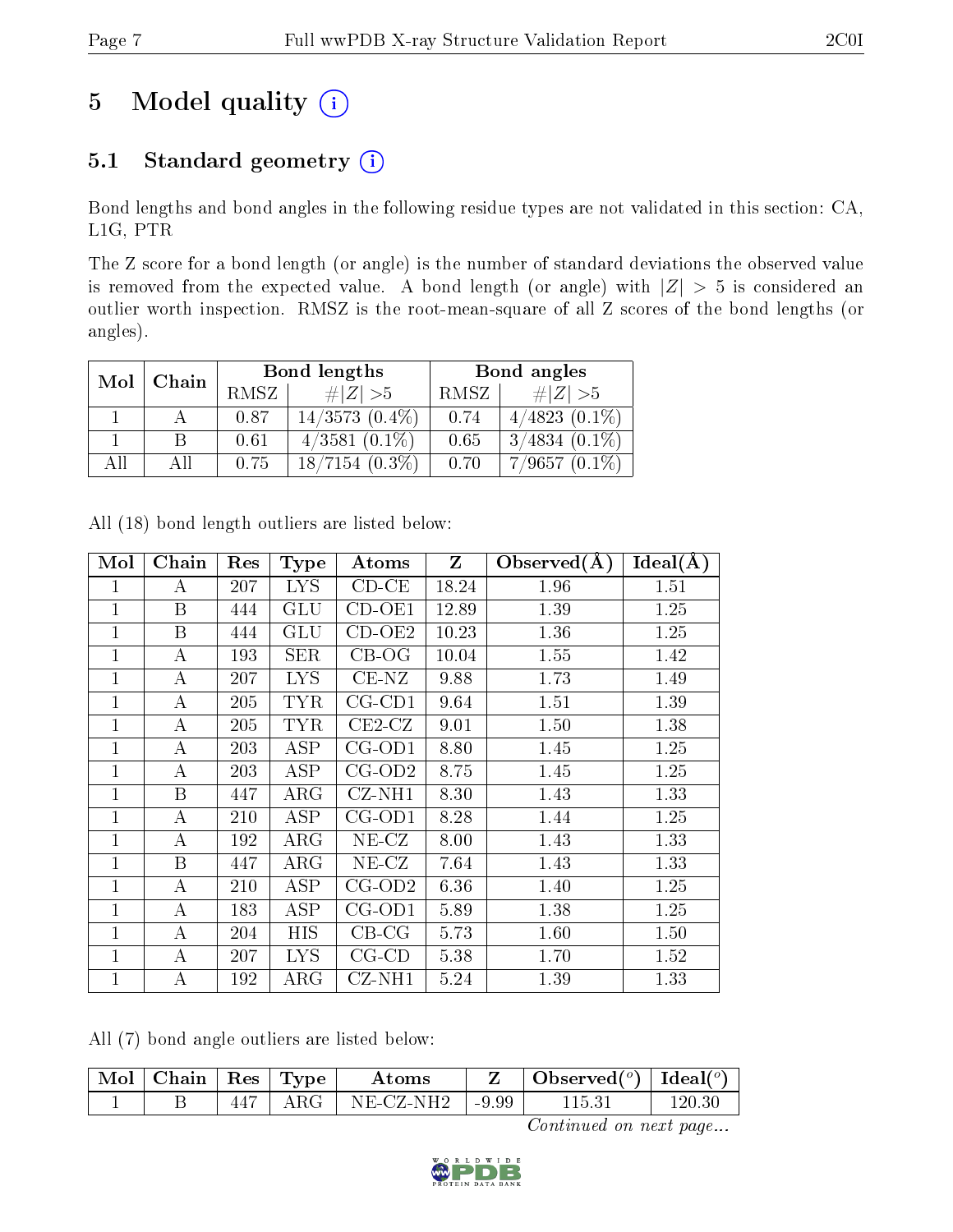| Mol | Chain | Res | Type       | Atoms        | Z       | Observed $(°)$ | Ideal $(°)$ |
|-----|-------|-----|------------|--------------|---------|----------------|-------------|
|     |       | 203 | <b>ASP</b> | $CB-CG-OD1$  | $-7.67$ | 111.40         | 118.30      |
|     |       | 192 | $\rm{ARG}$ | $NE$ -CZ-NH1 | 7.13    | 123.87         | 120.30      |
|     |       | 207 | LYS        | $CG-CD-CE$   | $-5.96$ | 94.00          | 111.90      |
|     | B     | 444 | GLU        | OE1-CD-OE2   | 5.90    | 130.38         | 123.30      |
|     |       | 205 | TYR.       | $CB-CG-CD2$  | $-5.28$ | 117.83         | 121.00      |
|     |       | 447 | ARG        | NH1-CZ-NH2   | 5.17    | 125.09         | 119.40      |

There are no chirality outliers.

There are no planarity outliers.

### 5.2 Too-close contacts  $\overline{()}$

In the following table, the Non-H and H(model) columns list the number of non-hydrogen atoms and hydrogen atoms in the chain respectively. The H(added) column lists the number of hydrogen atoms added and optimized by MolProbity. The Clashes column lists the number of clashes within the asymmetric unit, whereas Symm-Clashes lists symmetry related clashes.

| Mol | Chain |      | Non-H $\mid$ H(model) | H(added) |     | $Clashes$   Symm-Clashes |
|-----|-------|------|-----------------------|----------|-----|--------------------------|
|     |       | 3506 |                       | 3461     | 58  |                          |
|     | В     | 3514 |                       | 3466     | 49  |                          |
| റ   | A     | 44   |                       | 39       |     |                          |
| റ   | В     | 44   |                       | 39       |     |                          |
| ച   | А     |      |                       |          |     |                          |
|     | R     |      |                       |          |     |                          |
|     |       | 174  |                       |          |     |                          |
|     | Н     | 99   |                       |          |     |                          |
|     |       | 7383 |                       | 7005     | 103 |                          |

The all-atom clashscore is defined as the number of clashes found per 1000 atoms (including hydrogen atoms). The all-atom clashscore for this structure is 7.

All (103) close contacts within the same asymmetric unit are listed below, sorted by their clash magnitude.

| Atom-1             | Atom-2             | Interatomic<br>distance $(\AA)$ | Clash<br>overlap $(A)$ |
|--------------------|--------------------|---------------------------------|------------------------|
| 1: A:207:LYS:NZ    | 1: A:207: LYS: CE  | 1.73                            | 1.51                   |
| 1: A:207:LYS:CE    | 1: A: 207: LYS: CD | 1.96                            | 1.41                   |
| 1:A:463:GLU:OE2    | 1:B:180:ARG:NH1    | 1.94                            | 1.00                   |
| 1:B:263[B]:HIS:HE1 | 4:B:2004:HOH:O     | 1.58                            | 0.87                   |
| 1:B:436:PRO:O      | 1:B:438:PRO:HD3    | 1.85                            | 0.77                   |
| 1: A:207:LYS:CE    | 1:A:207:LYS:CG     | 2.69                            | 0.71                   |

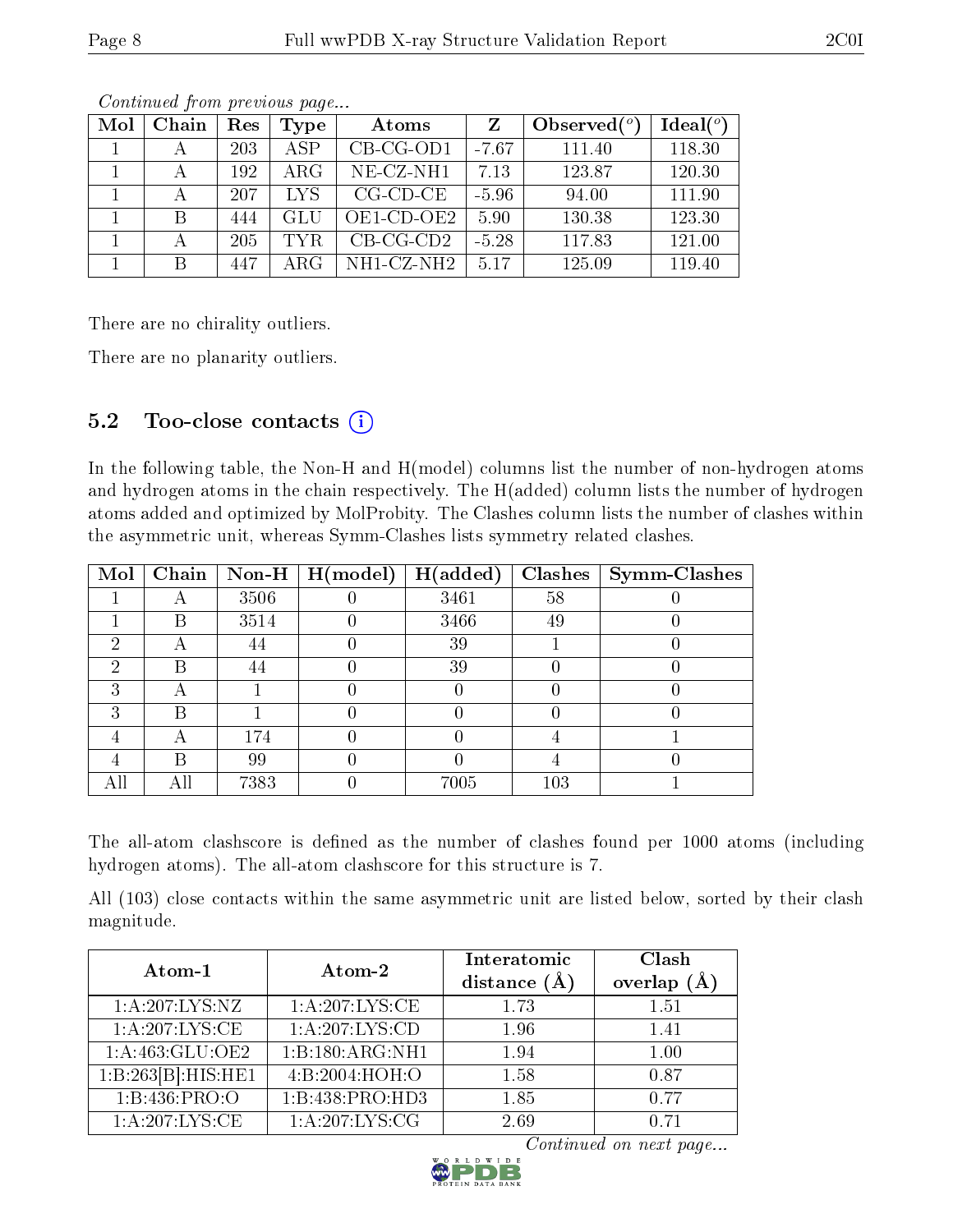| contentava promo provisão pago |                              | Interatomic       | $\overline{\text{Clash}}$ |
|--------------------------------|------------------------------|-------------------|---------------------------|
| Atom-1                         | Atom-2                       | distance $(A)$    | overlap $(\AA)$           |
| 1:B:182:LEU:HG                 | 1:B:183:ASP:H                | 1.54              | 0.71                      |
| 1:B:263[B]:HIS:HD2             | 1:B:264:THR:OG1              | 1.74              | 0.70                      |
| 1:A:476:ARG:HB2                | 1:A:479:GLU:HG3              | 1.78              | 0.66                      |
| 1:B:130:ARG:NH1                | 4:B:2014:HOH:O               | 2.29              | 0.63                      |
| 1: A:147: PHE: CD1             | 1: A:216:LEU:HB3             | 2.33              | 0.63                      |
| 1:B:175:LYS:HD2                | 1:B:502:GLU:OE2              | 1.99              | 0.62                      |
| 1:A:129:SER:HB2                | 1: A: 153: GLU: OE1          | 2.00              | 0.62                      |
| 1: A: 358: HIS: O              | 1:A:359:ARG:HB2              | 2.00              | 0.61                      |
| 1:B:333:PRO:HB2                | 1:B:335:PRO:HD2              | 1.81              | 0.61                      |
| 1:B:234:TRP:HE1                | 1:B:286:ASN:HD21             | 1.48              | 0.60                      |
| 1:B:180:ARG:HG3                | 1:B:188:TYR:CE2              | 2.38              | 0.59                      |
| 1: B: 358: HIS: O              | 1:B:418:ASP:OD1              | $\overline{2.22}$ | 0.58                      |
| 1:B:189:ILE:HG22               | 1:B:504:ILE:HG21             | 1.85              | 0.57                      |
| 1: B: 453: TYR: O              | 1:B:454:ARG:HD2              | 2.04              | 0.57                      |
| 1:A:189:ILE:HG22               | 1:A:504:ILE:HG21             | 1.87              | 0.56                      |
| 1:B:476:ARG:HB2                | 1:B:479:GLU:HG3              | 1.87              | 0.56                      |
| 1:B:357:ILE:HG22               | 1:B:418:ASP:OD2              | 2.05              | 0.56                      |
| 1:A:253:GLY:HA3                | 1:A:270:THR:O                | 2.04              | 0.56                      |
| 1: A:312:THR:OG1               | 2:A:1506:L1G:H153            | $2.05\,$          | 0.56                      |
| 1:A:463:GLU:OE2                | 1:B:180:ARG:CZ               | 2.52              | 0.55                      |
| 1:A:134:GLU:HA                 | 1:A:174:VAL:HG21             | 1.87              | 0.55                      |
| 1: A:218: VAL: CG2             | 1:A:219:PRO:HD2              | 2.36              | 0.55                      |
| $1:A:183:A\overline{SP:C}$     | 1: A: 185: GLY: H            | 2.10              | 0.54                      |
| 1: A: 132: ASP: OD2            | 4:A:2038:HOH:O               | 2.18              | 0.54                      |
| 1:B:183:ASP:C                  | 1:B:185:GLY:H                | 2.10              | 0.54                      |
| 1:B:441:SER:O                  | 1:B:445:VAL:HG23             | 2.08              | 0.54                      |
| 1:B:182:LEU:HG                 | 1:B:183:ASP:N                | $\overline{2}.22$ | 0.54                      |
| 1:A:426:LEU:O                  | 1:A:430:VAL:HG23             | 2.08              | 0.54                      |
| 1:B:234:TRP:HE1                | 1:B:286:ASN:ND2              | 2.06              | 0.54                      |
| 1:B:253:GLY:HA3                | 1:B:270:THR:O                | 2.07              | 0.54                      |
| 1:B:134:GLU:HA                 | 1:B:174:VAL:HG21             | 1.92              | 0.52                      |
| 1: A:226: GLN:NE2              | 4:A:2056:HOH:O               | 2.41              | 0.51                      |
| 1:B:183:ASP:O                  | 1:B:185:GLY:N                | 2.36              | 0.51                      |
| 1: A: 198: LEU: O              | 1:A:202:VAL:HG12             | 2.10              | 0.51                      |
| 1:A:218:VAL:HG22               | 1:A:219:PRO:HD2              | 1.93              | 0.51                      |
| 1:B:189:ILE:CG2                | 1:B:504:ILE:HG21             | 2.41              | 0.50                      |
| 1:B:274:GLY:O                  | $1:B:275:SER:H\overline{B2}$ | 2.10              | 0.50                      |
| 1:B:281:PHE:CE2                | 1:B:310:ILE:HD11             | 2.46              | 0.50                      |
| 1:A:278:VAL:HG13               | 1:A:308:ILE:HD11             | 1.93              | 0.50                      |
| 1:A:130:ARG:HD3                | 1: A:501:PTR:CE2             | 2.42              | 0.50                      |
| 1:A:426:LEU:HD11               | 1:A:465:LEU:HD11             | 1.94              | 0.49                      |

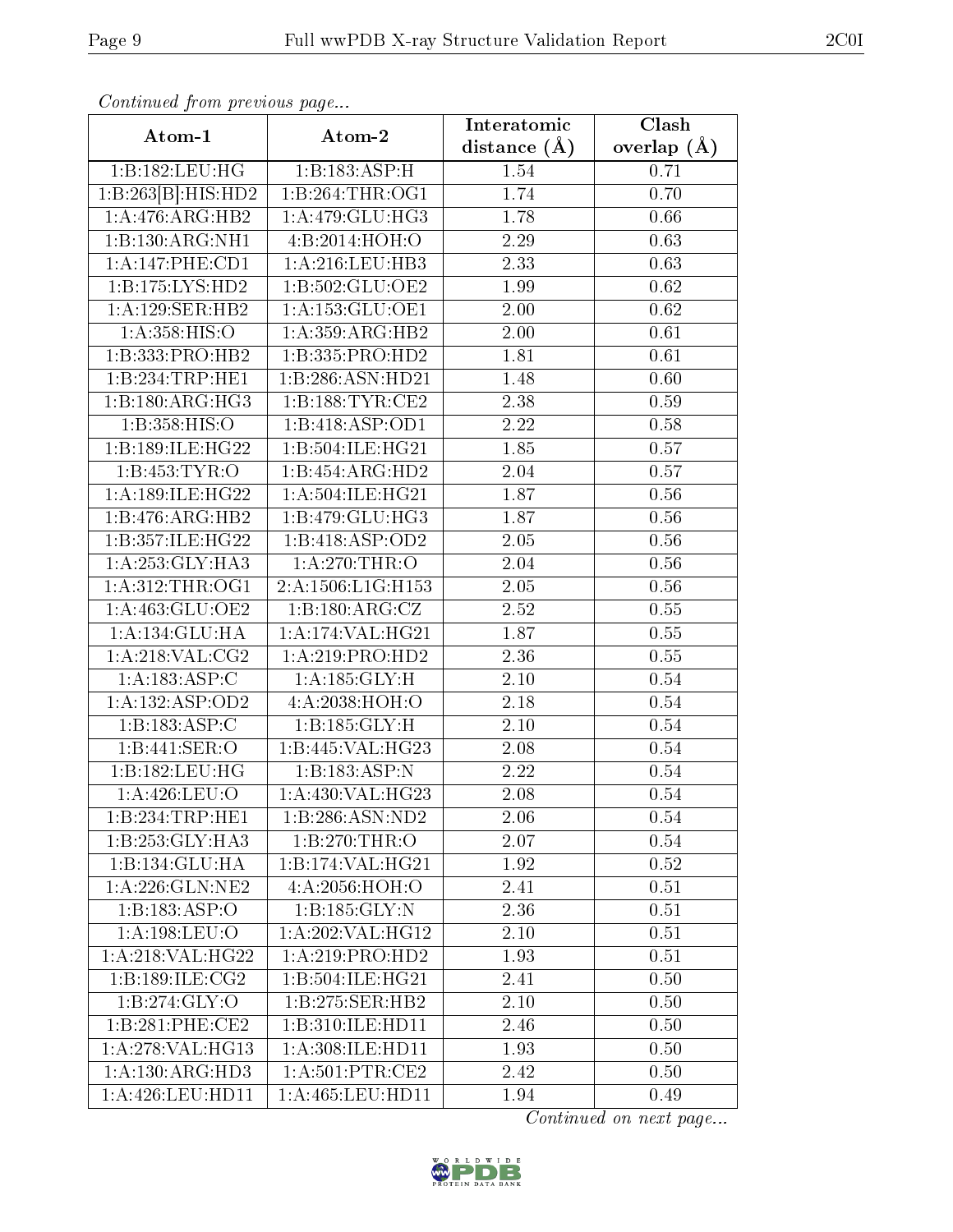| Commuca from previous page   |                      | Interatomic    | Clash           |
|------------------------------|----------------------|----------------|-----------------|
| Atom-1                       | Atom-2               | distance $(A)$ | overlap $(\AA)$ |
| 1:B:205:TYR:HE1              | 1:B:210:ASP:HB2      | 1.77           | 0.49            |
| 1:A:123:TRP:HZ2              | $1:$ A:199:GLN:HG2   | 1.78           | 0.49            |
| 1:B:426:LEU:O                | 1:B:430:VAL:HG23     | 2.13           | 0.49            |
| 1:B:274:GLY:O                | 1:B:275:SER:CB       | 2.61           | 0.48            |
| 1:B:238:ARG:NH2              | 1:B:305:LYS:O        | 2.46           | 0.48            |
| 1:B:404:ALA:HB1              | 1:B:406:GLU:OE2      | 2.14           | 0.48            |
| 1:A:303:VAL:HB               | 1: A:309: TYR: HB2   | 1.96           | 0.48            |
| 1:B:457:ARG:HG3              | 1:B:466:TYR:CG       | 2.49           | 0.47            |
| 1:A:149:ILE:HD13             | 1:A:161:LEU:HD13     | 1.97           | 0.47            |
| 1: A: 155: THR: HG21         | 1: A: 180: ARG: HH12 | 1.79           | 0.47            |
| 1:A:442:ASN:HB2              | 1:A:443:PRO:HD3      | 1.97           | 0.47            |
| 1:A:463:GLU:OE2              | 1:B:180:ARG:NH2      | 2.47           | 0.47            |
| 1:A:504:ILE:HG23             | 1: A:504: ILE: O     | 2.14           | 0.47            |
| 1: A:143:MET:HE3             | 1: A:218: VAL:HG12   | 1.97           | 0.47            |
| 1: A:315:MET:CE              | 1:A:375:LYS:HD2      | 2.44           | 0.47            |
| 1:B:247:LEU:HD12             | 1:B:255:VAL:HG12     | 1.97           | 0.46            |
| 1:B:263[B]:HIS:CE1           | 4:B:2004:HOH:O       | 2.47           | 0.46            |
| 1: A:284: GLU:O              | 1: A:288:MET:HG2     | 2.15           | 0.46            |
| 1:A:337:LEU:HB3              | 1:A:429:ILE:HG22     | 1.97           | 0.46            |
| 1:A:147:PHE:HB3              | 1: A:216:LEU:HD22    | 1.98           | 0.45            |
| 1:B:281:PHE:CZ               | 1:B:310:ILE:HD11     | 2.51           | 0.45            |
| 1:B:362:ARG:HD2              | 4:B:2057:HOH:O       | 2.15           | 0.45            |
| 1: A:123:TRP:HA              | 1:A:219:PRO:HB3      | 1.99           | 0.45            |
| 1:A:262:LYS:NZ               | 4:A:2074:HOH:O       | 2.48           | 0.45            |
| 1:B:504:ILE:O                | 1:B:504:ILE:HG23     | 2.16           | 0.45            |
| 1: A:142: ASN:OD1            | 1: A:221: MET:HG2    | $2.16\,$       | 0.45            |
| 1:A:102:ARG:HD3              | 4:A:2023:HOH:O       | 2.16           | 0.44            |
| $1:A:458:PRO:H\overline{G2}$ | 1:A:461:CYS:HB2      | 1.98           | 0.44            |
| 1:B:111:TYR:HE2              | 1:B:224:LYS:HE3      | 1.82           | 0.44            |
| 1:B:442:ASN:HB2              | 1:B:443:PRO:HD3      | 1.98           | 0.44            |
| 1:B:84:MET:HE2               | 1:B:84:MET:HB3       | 1.76           | 0.44            |
| $1:A:333:PRO:H\overline{B2}$ | 1:A:335:PRO:HD2      | 2.00           | 0.44            |
| 1: A:371: SER:O              | 1:A:372:LEU:HB2      | 2.19           | 0.43            |
| 1:A:180:ARG:HD3              | 1:A:180:ARG:HA       | 1.81           | 0.43            |
| 1:A:155:THR:O                | 1: A: 155: THR: HG22 | 2.19           | 0.42            |
| 1:A:230:GLU:OE1              | 1: A:260:TYR:OH      | 2.32           | 0.42            |
| 1: A:504: ILE: O             | 1: A:504: ILE: CG2   | 2.67           | 0.42            |
| 1:A:441:SER:O                | 1:A:445:VAL:HG23     | 2.19           | 0.42            |
| 1:A:72:HIS:CE1               | 1:A:230:GLU:HB2      | 2.53           | 0.42            |
| 1:A:464:GLU:HG2              | 1:B:497:THR:O        | 2.19           | 0.42            |
| 1:B:146:SER:HA               | 1: B:218:VAL:O       | 2.20           | 0.42            |

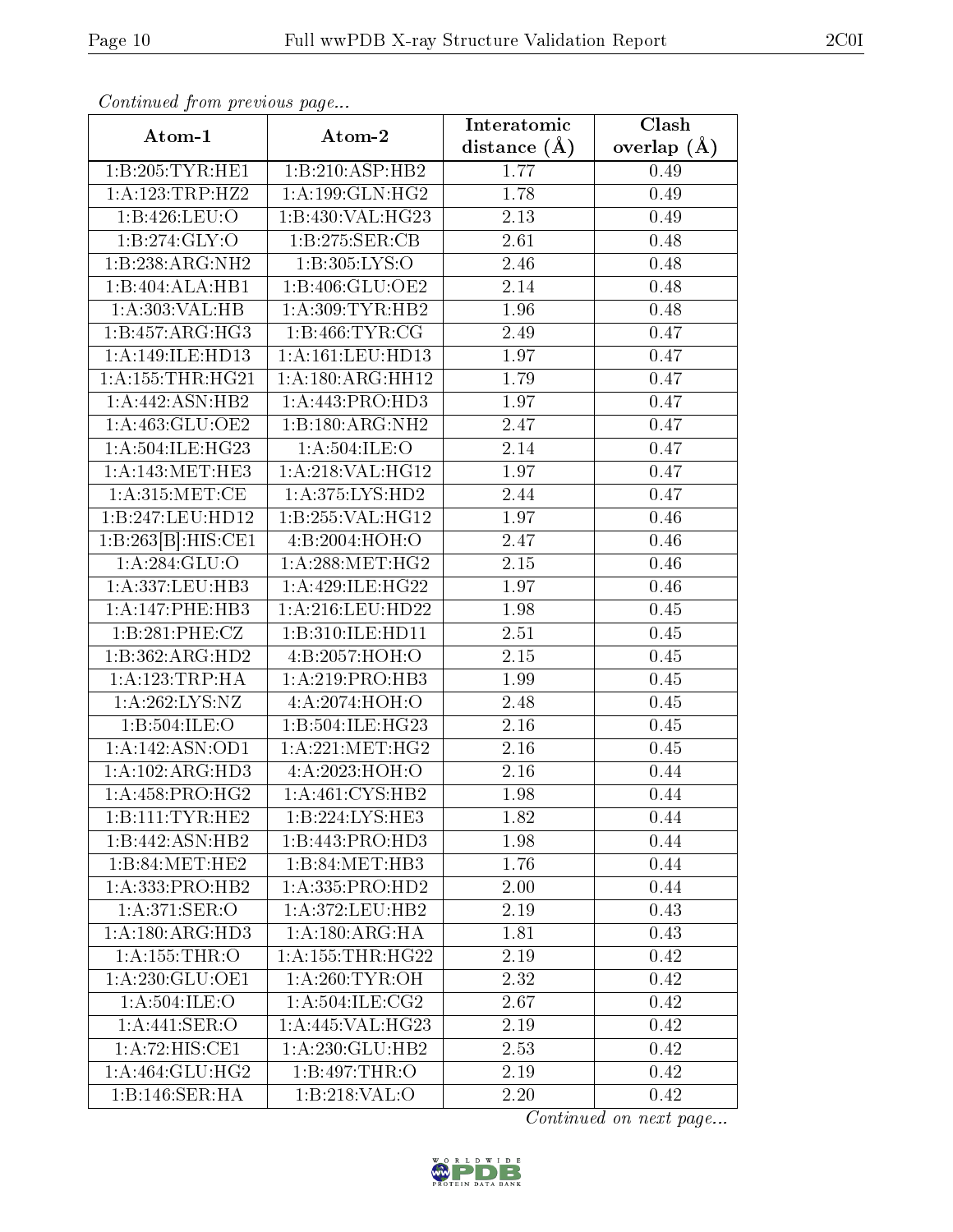| contentwear from procto de pagon. |                                       |                |                 |
|-----------------------------------|---------------------------------------|----------------|-----------------|
| $Atom-1$                          | $\boldsymbol{\mathrm{Atom}\text{-}2}$ | Interatomic    | Clash           |
|                                   |                                       | distance $(A)$ | overlap $(\AA)$ |
| 1: A:207: LYS:HG2                 | 1: A:207: LYS: CE                     | 2.48           | 0.42            |
| 1: A:284: GLU:O                   | 1:A:287:VAL:HG12                      | 2.19           | 0.42            |
| 1:B:334:LEU:HD21                  | 1: B: 462: PRO:CG                     | 2.50           | 0.42            |
| 1:A:88:GLU:HB2                    | 1:A:95:LYS:HB3                        | 2.02           | 0.41            |
| 1: A: 323: PHE: O                 | 1: A:329: GLY:HA3                     | 2.20           | 0.41            |
| 1: A:476: ARG: HA                 | 1:A:477:PRO:HD3                       | 1.92           | 0.41            |
| 1:B:258:ALA:HB3                   | 1:B:266:VAL:H G23                     | 2.02           | 0.41            |
| 1:A:316:ALA:HB3                   | 1:A:370:ALA:HB2                       | 2.03           | 0.41            |
| 1:B:323:PHE:O                     | 1: B: 329: GLY: HA3                   | 2.21           | 0.41            |
| 1: A:218: VAL:HG23                | 1:A:219:PRO:HD2                       | 2.03           | 0.41            |
| 1:B:292:GLN:HB2                   | 1:B:292:GLN:HE21                      | 1.63           | 0.41            |
| 1:A:377:ALA:O                     | 1:A:378:ASP:HB2                       | 2.20           | 0.40            |
| 1:B:293:HIS:HB3                   | 1:B:296:LEU:HG                        | 2.03           | 0.40            |
| 1:B:349:ALA:O                     | 1:B:353:GLN:HB2                       | 2.22           | 0.40            |
| 1: A: 183: ASP:O                  | 1:A:185:GLY:N                         | 2.53           | 0.40            |

All (1) symmetry-related close contacts are listed below. The label for Atom-2 includes the symmetry operator and encoded unit-cell translations to be applied.

| Atom-1                  | Atom-2                     | Interatomic<br>distance $(A)$ | Clash<br>overlap $(A)$ |
|-------------------------|----------------------------|-------------------------------|------------------------|
| $4:A:2024:HOH O \dashv$ | 5551<br>4: A:2079:HOH:O[2] | $2.00\,$                      |                        |

### 5.3 Torsion angles  $(i)$

#### 5.3.1 Protein backbone  $(i)$

In the following table, the Percentiles column shows the percent Ramachandran outliers of the chain as a percentile score with respect to all X-ray entries followed by that with respect to entries of similar resolution.

The Analysed column shows the number of residues for which the backbone conformation was analysed, and the total number of residues.

| Mol | Chain | Analysed        | Favoured     | Allowed   Outliers |          | Percentiles |           |
|-----|-------|-----------------|--------------|--------------------|----------|-------------|-----------|
|     |       | $430/454$ (95%) | $404(94\%)$  | 21(5%)             | $5(1\%)$ |             | 13     14 |
|     |       | $431/454$ (95%) | $ 406(94\%)$ | 23(5%)             | $2(0\%)$ | 29          | 35        |
| All | All   | 861/908(95%)    | $ 810(94\%)$ | 44 (5%)            | 7(1%)    | 19          | 23        |

All (7) Ramachandran outliers are listed below:

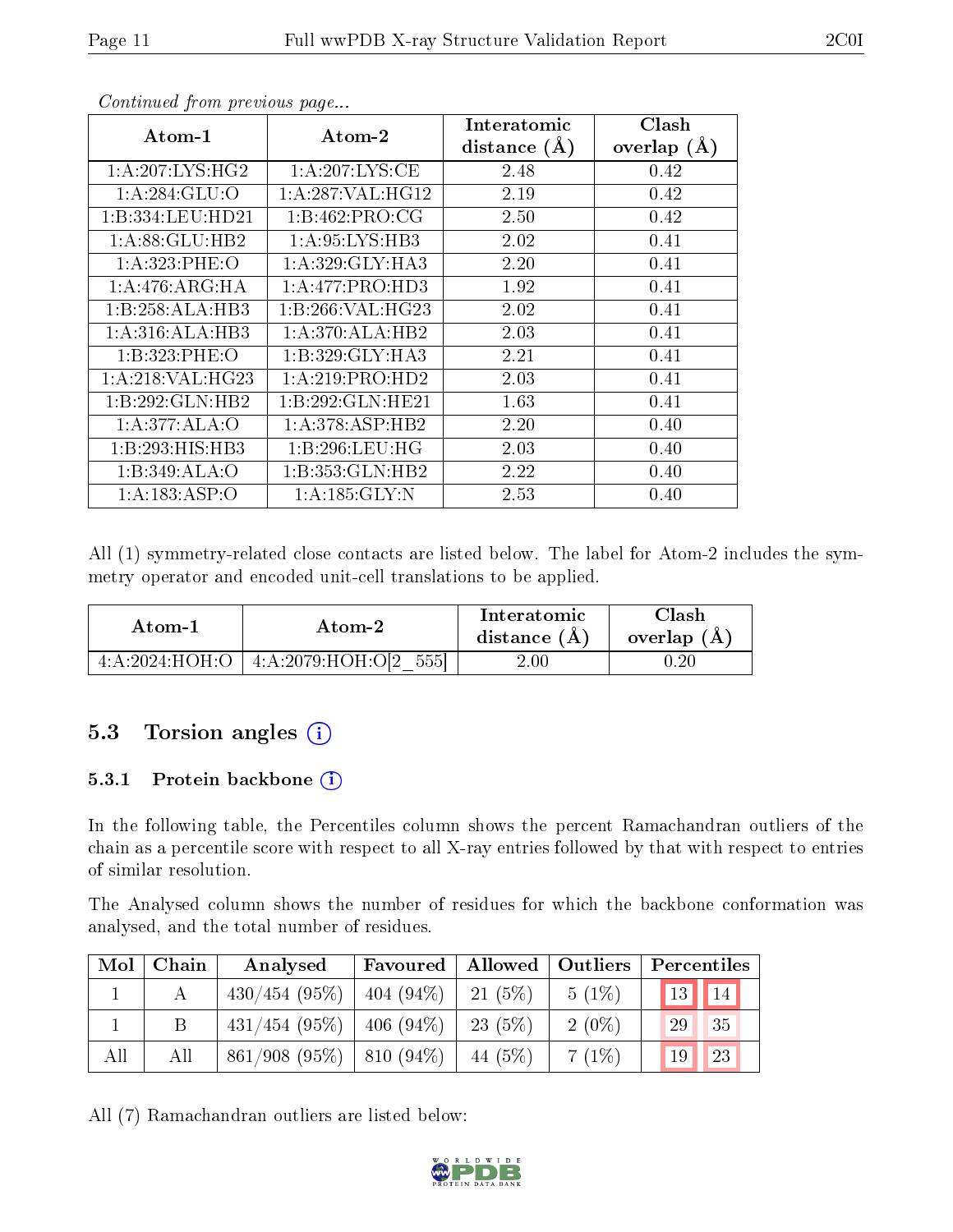| Mol | Chain | Res | Type                 |
|-----|-------|-----|----------------------|
|     |       | 210 | $\overline{\rm ASP}$ |
|     | В     | 275 | SER                  |
|     | B     | 436 | PRO                  |
|     |       | 205 | TYR                  |
|     |       | 359 | ARG                  |
|     |       | 182 | LEU                  |
|     |       | 184 | <b>ASN</b>           |

#### 5.3.2 Protein sidechains (i)

In the following table, the Percentiles column shows the percent sidechain outliers of the chain as a percentile score with respect to all X-ray entries followed by that with respect to entries of similar resolution.

The Analysed column shows the number of residues for which the sidechain conformation was analysed, and the total number of residues.

| Mol | Chain | Analysed         | Rotameric   Outliers | Percentiles |                                  |  |
|-----|-------|------------------|----------------------|-------------|----------------------------------|--|
|     |       | $378/393(96\%)$  | 357 $(94\%)$         | $21(6\%)$   | 29<br>$^{\prime}$ 21 $^{\prime}$ |  |
|     |       | $379/393(96\%)$  | 360 $(95%)$          | $19(5\%)$   | 34<br>24                         |  |
| All | All   | $757/786$ (96\%) | $717(95\%)$          | 40 $(5%)$   | 31<br>22                         |  |

All (40) residues with a non-rotameric sidechain are listed below:

| Mol            | Chain              | $\operatorname{Res}% \left( \mathcal{N}\right) \equiv\operatorname{Res}(\mathcal{N}_{0})\cap\mathcal{N}_{1}$ | Type                                |
|----------------|--------------------|--------------------------------------------------------------------------------------------------------------|-------------------------------------|
| 1              | А                  | 69                                                                                                           | GLU                                 |
| $\mathbf{1}$   | $\overline{A}$     | 164                                                                                                          | $\rm{ARG}$                          |
| $\overline{1}$ | $\overline{A}$     | 181                                                                                                          | THR                                 |
| $\overline{1}$ | $\overline{\rm A}$ | 193                                                                                                          | SER                                 |
| $\mathbf 1$    | $\bf{A}$           | 199                                                                                                          | <b>GLN</b>                          |
| $\mathbf 1$    | $\overline{\rm A}$ | 202                                                                                                          | <b>VAL</b>                          |
| $\mathbf{1}$   | $\overline{\rm A}$ | 221                                                                                                          | <b>MET</b>                          |
| $\mathbf{1}$   | $\overline{\rm A}$ | 227                                                                                                          | $\overline{\text{LYS}}$             |
| $\mathbf{1}$   | $\overline{\rm A}$ | 245                                                                                                          | <b>LYS</b>                          |
| $\mathbf{1}$   | $\overline{\rm A}$ | 262                                                                                                          | <b>LYS</b>                          |
| $\overline{1}$ | $\overline{A}$     | 276                                                                                                          | MET                                 |
| $\mathbf{1}$   | $\overline{A}$     | 287                                                                                                          | <b>VAL</b>                          |
| $\mathbf 1$    | $\overline{A}$     | 289                                                                                                          | $\overline{\mathrm{L} \mathrm{YS}}$ |
| $\overline{1}$ | $\overline{A}$     | 298                                                                                                          | $\rm \overline{L}YS$                |
| $\mathbf{1}$   | $\overline{A}$     | 353                                                                                                          | GLN                                 |
| $\overline{1}$ | $\overline{\rm A}$ | 359                                                                                                          | $\rm{ARG}$                          |
| 1              | А                  | 361                                                                                                          | LEU                                 |

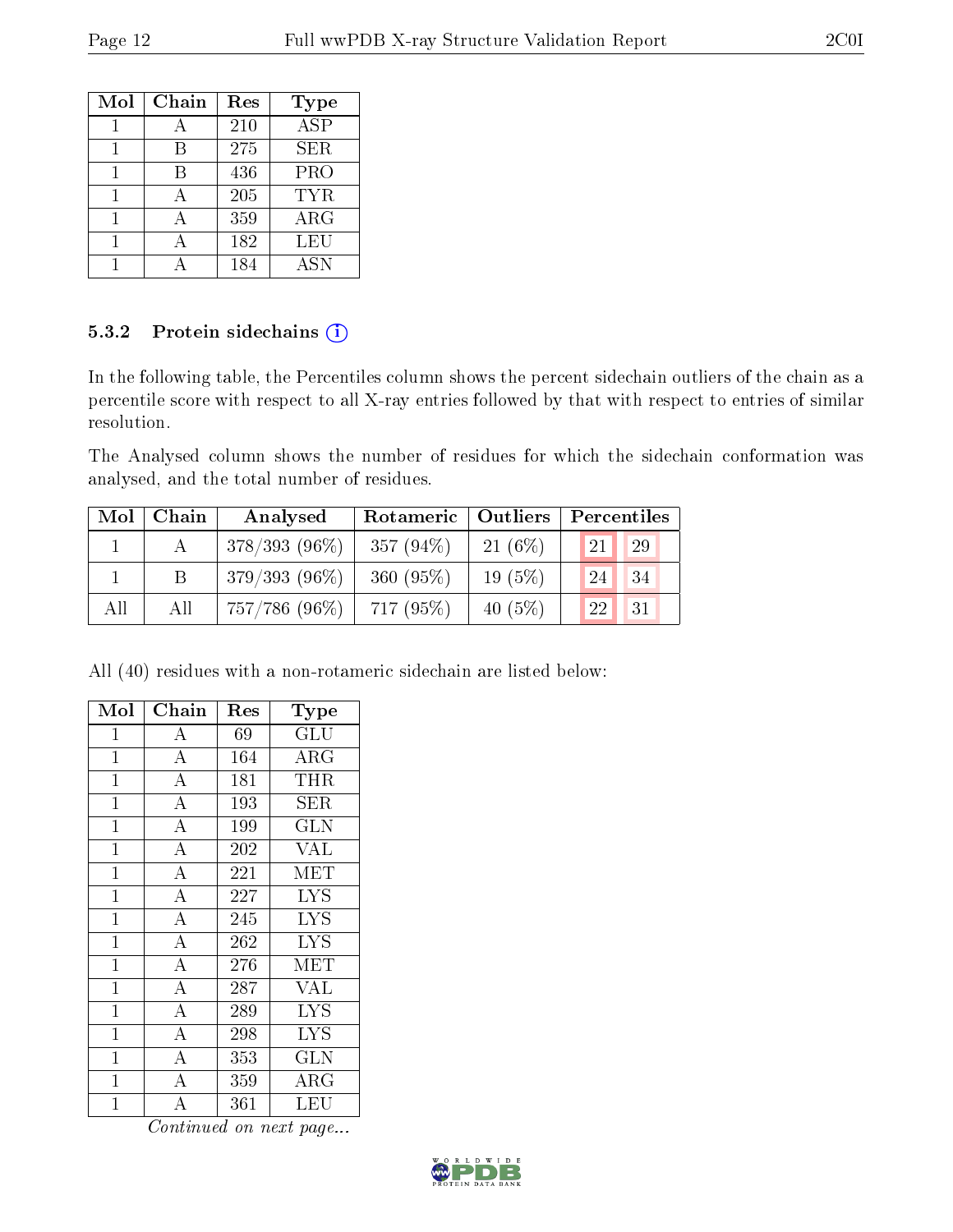| $\mathrm{Mo}\overline{\mathrm{I}}$ | $\overline{\text{Chain}}$ | Res | Type                    |
|------------------------------------|---------------------------|-----|-------------------------|
| $\mathbf 1$                        | $\rm A$                   | 400 | ILE                     |
| $\overline{1}$                     | $\overline{\rm A}$        | 450 | $\overline{{\rm GLU}}$  |
| $\overline{1}$                     | $\overline{A}$            | 479 | $\overline{{\rm GLU}}$  |
| $\overline{1}$                     | $\overline{A}$            | 503 | GLU                     |
| $\mathbf{1}$                       | $\overline{\mathrm{B}}$   | 90  | <b>SER</b>              |
| $\mathbf{1}$                       | B                         | 116 | ASP                     |
| $\mathbf{1}$                       | $\overline{\mathrm{B}}$   | 192 | ARG                     |
| $\overline{1}$                     | $\overline{\text{B}}$     | 194 | THR                     |
| $\overline{1}$                     | $\overline{\mathrm{B}}$   | 202 | <b>VAL</b>              |
| $\overline{1}$                     | $\overline{\mathrm{B}}$   | 203 | $\overline{\rm ASP}$    |
| $\overline{1}$                     | $\overline{\mathrm{B}}$   | 209 | <b>ASN</b>              |
| $\overline{1}$                     | $\overline{\mathrm{B}}$   | 218 | <b>VAL</b>              |
| $\overline{1}$                     | $\overline{\mathrm{B}}$   | 222 | SER                     |
| $\mathbf{1}$                       | $\boldsymbol{B}$          | 227 | <b>LYS</b>              |
| $\mathbf{1}$                       | $\overline{\text{B}}$     | 276 | MET                     |
| $\mathbf{1}$                       | $\boldsymbol{B}$          | 278 | <b>VAL</b>              |
| $\overline{1}$                     | $\overline{\text{B}}$     | 298 | $\overline{\text{LYS}}$ |
| $\mathbf{1}$                       | $\overline{\mathrm{B}}$   | 306 | $\overline{{\rm GLU}}$  |
| $\mathbf{1}$                       | $\overline{\mathrm{B}}$   | 336 | $\overline{\text{LYS}}$ |
| $\overline{1}$                     | $\overline{\mathrm{B}}$   | 357 | <b>ILE</b>              |
| $\overline{1}$                     | $\overline{\mathrm{B}}$   | 361 | $\overline{\text{LEU}}$ |
| $\overline{1}$                     | $\overline{\mathrm{B}}$   | 371 | <b>SER</b>              |
| $\mathbf{1}$                       | B                         | 406 | GLU                     |

Some sidechains can be flipped to improve hydrogen bonding and reduce clashes. All (5) such sidechains are listed below:

| Mol | Chain | Res | <b>Type</b> |
|-----|-------|-----|-------------|
|     |       | 72  | <b>HIS</b>  |
|     |       | 226 | <b>GLN</b>  |
|     |       | 209 | <b>ASN</b>  |
|     |       | 286 | <b>ASN</b>  |
|     |       | 292 | GLN.        |

#### 5.3.3 RNA (i)

There are no RNA molecules in this entry.

### 5.4 Non-standard residues in protein, DNA, RNA chains  $(i)$

2 non-standard protein/DNA/RNA residues are modelled in this entry.

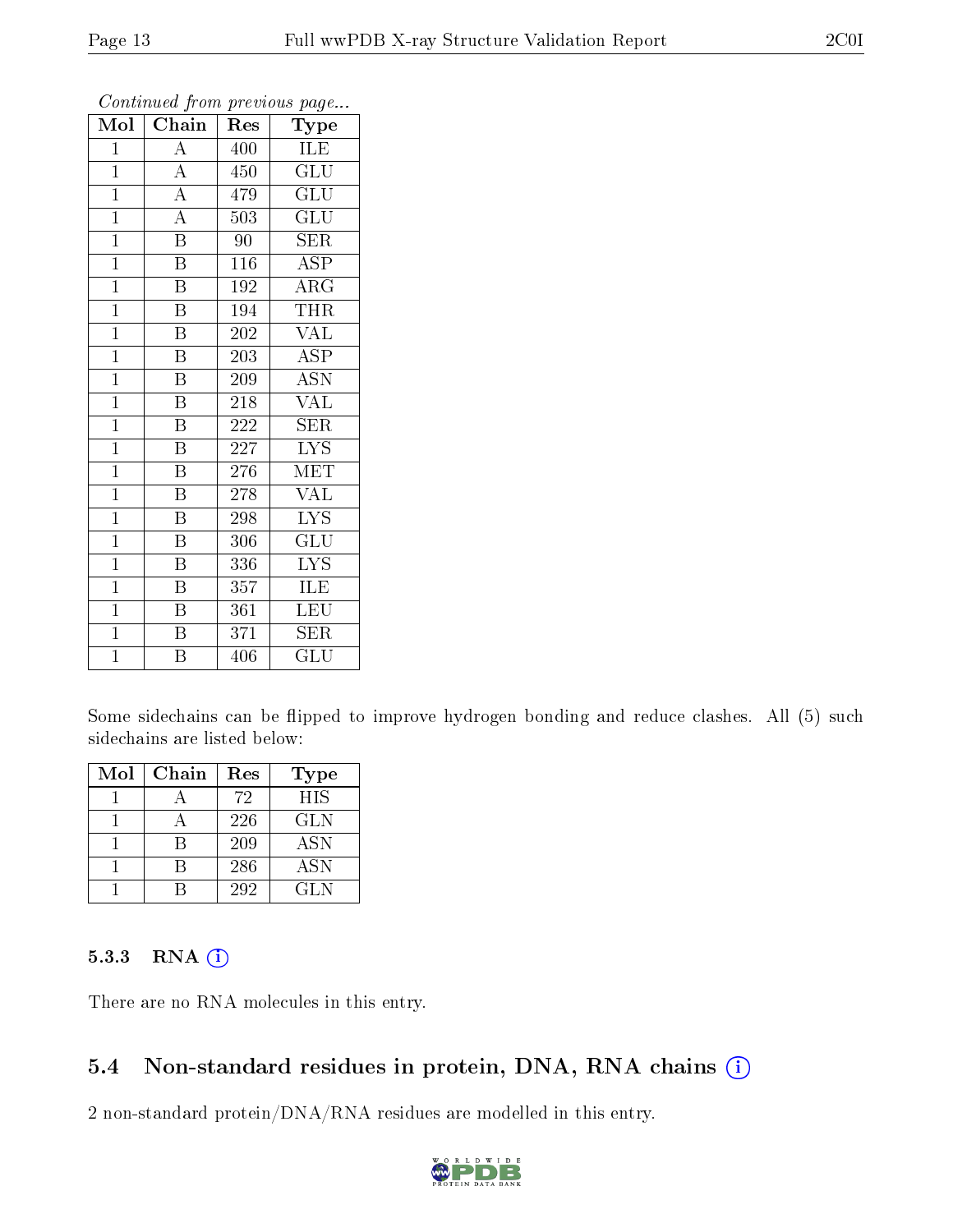In the following table, the Counts columns list the number of bonds (or angles) for which Mogul statistics could be retrieved, the number of bonds (or angles) that are observed in the model and the number of bonds (or angles) that are dened in the Chemical Component Dictionary. The Link column lists molecule types, if any, to which the group is linked. The Z score for a bond length (or angle) is the number of standard deviations the observed value is removed from the expected value. A bond length (or angle) with  $|Z| > 2$  is considered an outlier worth inspection. RMSZ is the root-mean-square of all Z scores of the bond lengths (or angles).

| Mol |     |                     | $\mid$ Res | Link | Bond lengths |      |             | Bond angles |      |             |
|-----|-----|---------------------|------------|------|--------------|------|-------------|-------------|------|-------------|
|     |     | $\top$ Type   Chain |            |      | Counts       | RMSZ | # $ Z  > 2$ | Counts      | RMSZ | # $ Z  > 2$ |
|     | PTR |                     | 501        | 1,3  | 15, 16, 17   | 1.88 | 1(6%)       | 19,22,24    | 0.83 | (5%         |
|     | PTR |                     | 501        | 1.3  | 15, 16, 17   | 1.89 | $1(6\%)$    | 19,22,24    | 0.56 |             |

In the following table, the Chirals column lists the number of chiral outliers, the number of chiral centers analysed, the number of these observed in the model and the number defined in the Chemical Component Dictionary. Similar counts are reported in the Torsion and Rings columns. '-' means no outliers of that kind were identified.

| $\text{Mol}$ |     |     | $\top$ Type   Chain   Res   Link   Chirals | <b>Torsions</b>          | Rings |
|--------------|-----|-----|--------------------------------------------|--------------------------|-------|
|              |     | 501 | $\sim$                                     | $1/10/11/13$   $0/1/1/1$ |       |
|              | PTR | 501 | $\sim$                                     | $0/10/11/13$   $0/1/1/1$ |       |

All (2) bond length outliers are listed below:

| $\text{Mol}$ |     |     | $\vert$ Chain $\vert$ Res $\vert$ Type $\vert$ Atoms $\vert$ | $\mid$ Observed( $\AA$ ) $\mid$ Ideal( $\AA$ ) $\mid$ |                |
|--------------|-----|-----|--------------------------------------------------------------|-------------------------------------------------------|----------------|
|              | 501 |     | PTR $\vert$ OH-CZ $\vert$ -6.92                              |                                                       | 40             |
|              | 501 | PTR | $\vert$ OH-CZ $\vert$ -6.73                                  |                                                       | $^{\circ}$ .40 |

All (1) bond angle outliers are listed below:

|  |  | $\mid$ Mol $\mid$ Chain $\mid$ Res $\mid$ Type $\mid$ Atoms | $\parallel$ Z $\parallel$ Observed( <sup>o</sup> ) $\parallel$ Ideal( <sup>o</sup> ) |        |
|--|--|-------------------------------------------------------------|--------------------------------------------------------------------------------------|--------|
|  |  | $501$   PTR   O2P-P-OH   2.24                               | 112.25                                                                               | 105 24 |

There are no chirality outliers.

All (1) torsion outliers are listed below:

| $\mathbb{N}$ ol   Chain   Res   Type |       | Atoms              |  |
|--------------------------------------|-------|--------------------|--|
|                                      | P'FR. | $\perp$ C-CA-CB-CG |  |

There are no ring outliers.

1 monomer is involved in 1 short contact:

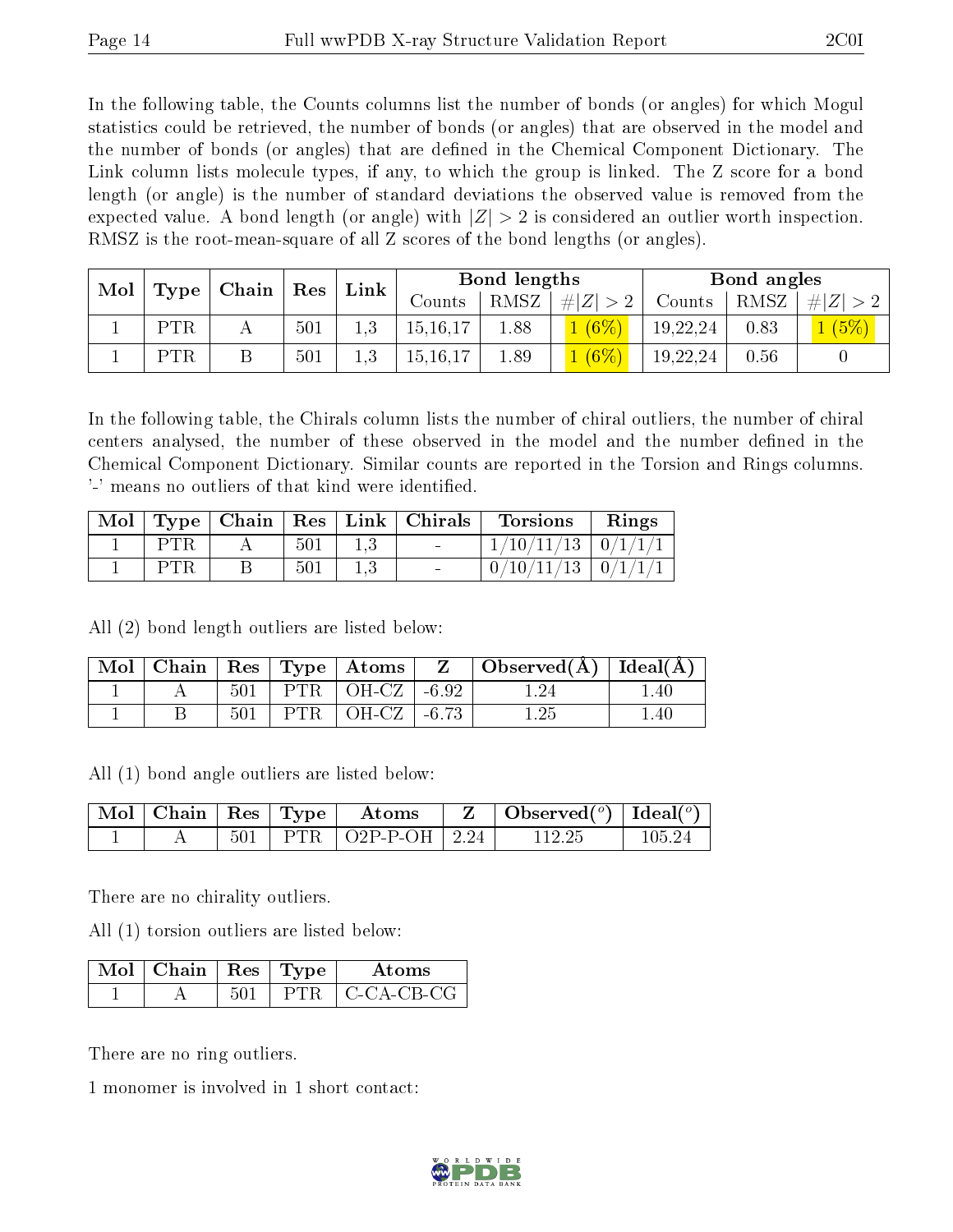|  |           | Mol   Chain   Res   Type   Clashes   Symm-Clashes |
|--|-----------|---------------------------------------------------|
|  | $501$ PTR |                                                   |

#### 5.5 Carbohydrates  $(i)$

There are no carbohydrates in this entry.

### 5.6 Ligand geometry  $(i)$

Of 4 ligands modelled in this entry, 2 are monoatomic - leaving 2 for Mogul analysis.

In the following table, the Counts columns list the number of bonds (or angles) for which Mogul statistics could be retrieved, the number of bonds (or angles) that are observed in the model and the number of bonds (or angles) that are defined in the Chemical Component Dictionary. The Link column lists molecule types, if any, to which the group is linked. The Z score for a bond length (or angle) is the number of standard deviations the observed value is removed from the expected value. A bond length (or angle) with  $|Z| > 2$  is considered an outlier worth inspection. RMSZ is the root-mean-square of all Z scores of the bond lengths (or angles).

| Mol |     | $\mid$ Type $\mid$ Chain $\mid$ Res |      | Link                         |          | Bond lengths |    |          | Bond angles |          |  |
|-----|-----|-------------------------------------|------|------------------------------|----------|--------------|----|----------|-------------|----------|--|
|     |     |                                     |      |                              | Counts   | $^+$ RMSZ.   | #Z | Counts   | RMSZ        | 4 Z  > 2 |  |
|     | L1G |                                     | 1506 | $\qquad \qquad \blacksquare$ | 47,50,50 | 0.80         |    | 57,73,73 | 1.52        | $(12\%)$ |  |
|     | L1G |                                     | 506  |                              | 47,50,50 | 0.87         |    | 57,73,73 | 1.59        | 7(12%)   |  |

In the following table, the Chirals column lists the number of chiral outliers, the number of chiral centers analysed, the number of these observed in the model and the number defined in the Chemical Component Dictionary. Similar counts are reported in the Torsion and Rings columns. '-' means no outliers of that kind were identified.

|     |      |                 | Mol   Type   Chain   Res   Link   Chirals | Torsions               | $\mathsf{Rings}$ |
|-----|------|-----------------|-------------------------------------------|------------------------|------------------|
| L1G | 1506 | <b>Contract</b> | $\sim 100$                                | $2/15/42/42$   0/7/7/7 |                  |
| L1G | 1506 | $\sim$ $-$      |                                           | $2/15/42/42$   0/7/7/7 |                  |

There are no bond length outliers.

All (14) bond angle outliers are listed below:

| Mol                         | Chain        | Res  | Type | Atoms         | Z       | Observed $(°)$ | Ideal $(°)$ |
|-----------------------------|--------------|------|------|---------------|---------|----------------|-------------|
| $\mathcal{D}_{\mathcal{A}}$ | А            | 1506 | L1G  | $C21-C26-C24$ | 5.82    | 111.35         | 106.27      |
| $\overline{2}$              | B            | 1506 | L1G  | $C21-C26-C24$ | 5.65    | 111.20         | 106.27      |
| $\mathcal{D}_{\mathcal{L}}$ | <sup>B</sup> | 1506 | L1G  | N3-C11-N4     | $-5.13$ | 120.66         | 128.68      |
| 2                           |              | 1506 | L1G  | N3-C11-N4     | $-5.00$ | 120.87         | 128.68      |
| $\Omega$                    |              | 1506 | L1G  | $C26-C24-N8$  | $-417$  | 104.79         | 109.17      |

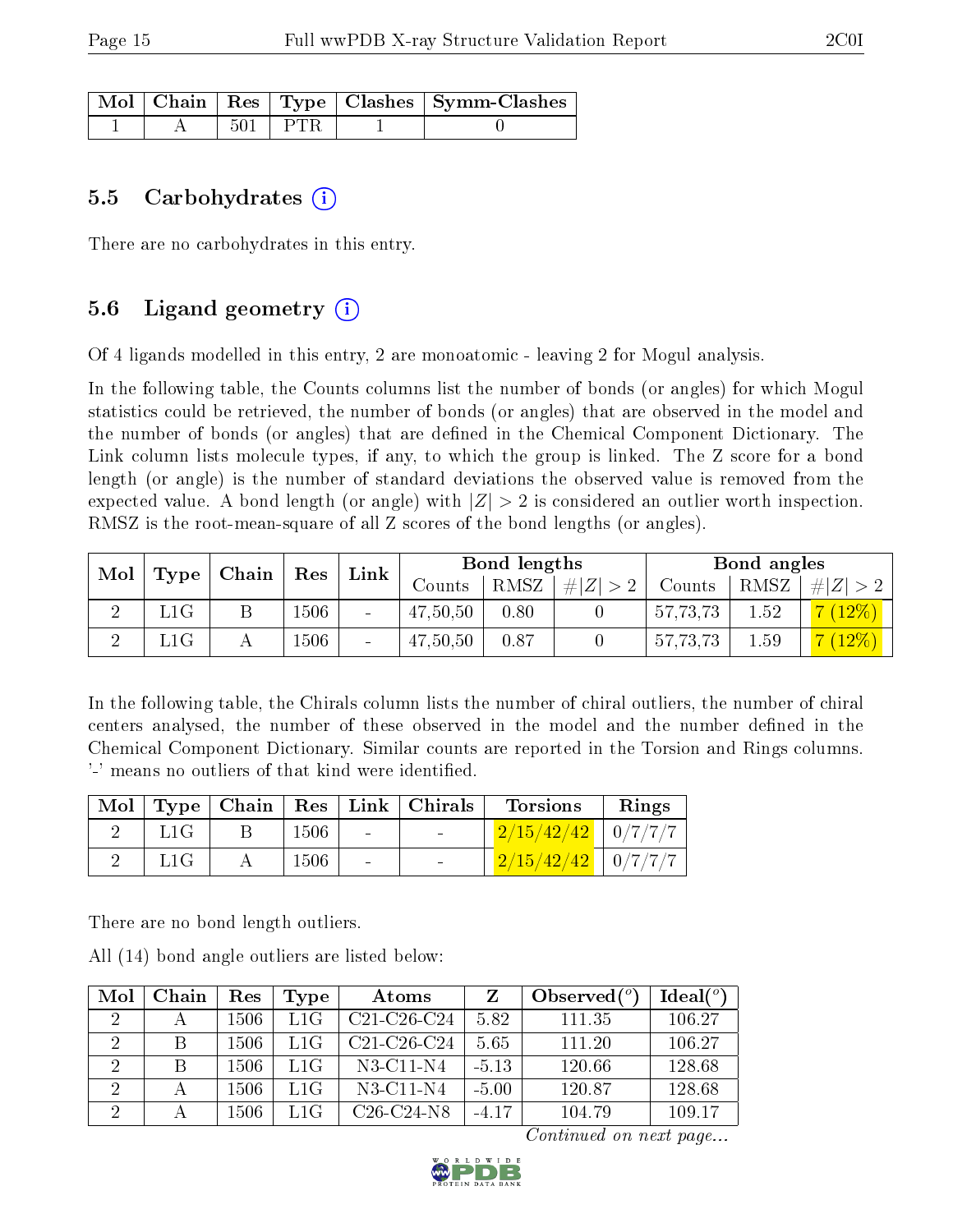| Mol            | Chain | Res  | Type | Atoms                                             | Z       | Observed $\binom{o}{c}$ | Ideal $(^\circ)$ |
|----------------|-------|------|------|---------------------------------------------------|---------|-------------------------|------------------|
| $\overline{2}$ | Β     | 1506 | L1G  | $C26-C24-N8$                                      | $-3.55$ | 105.43                  | 109.17           |
| 2              | Β     | 1506 | L1G  | O1-C8-C12                                         | 3.40    | 118.97                  | 114.80           |
| $\overline{2}$ | А     | 1506 | L1G  | C <sub>20</sub> -C <sub>21</sub> -C <sub>26</sub> | $-3.07$ | 102.72                  | 106.55           |
| $\overline{2}$ | B     | 1506 | L1G  | C <sub>20</sub> -C <sub>21</sub> -C <sub>26</sub> | $-3.06$ | 102.73                  | 106.55           |
| 2              | А     | 1506 | L1G  | $C11-N4-C5$                                       | 3.03    | 123.94                  | 118.75           |
| $\overline{2}$ | А     | 1506 | L1G  | $C2-C5-N4$                                        | $-2.28$ | 116.75                  | 122.53           |
| 2              | А     | 1506 | L1G  | $C1-N1-N2$                                        | 2.16    | 106.89                  | 105.17           |
| $\overline{2}$ | B     | 1506 | L1G  | $C11-N4-C5$                                       | 2.14    | 122.41                  | 118.75           |
| $\overline{2}$ | B     | 1506 | L1G  | $O1-C8-C6$                                        | $-2.01$ | 120.66                  | 124.12           |

There are no chirality outliers.

All (4) torsion outliers are listed below:

|          | $Mol$   Chain | Res   | Type | Atoms          |
|----------|---------------|-------|------|----------------|
| $\cdot$  |               | 1506  | L1G  | $N1$ -C1-C3-C6 |
| 2        | R             | -1506 | L1G  | N1-C1-C3-C7    |
| $\Omega$ |               | -1506 | L1G  | N1-C1-C3-C6    |
| 2        |               | 1506  | L1G  | N1-C1-C3-C7    |

There are no ring outliers.

1 monomer is involved in 1 short contact:

|  |                | Mol   Chain   Res   Type   Clashes   Symm-Clashes |
|--|----------------|---------------------------------------------------|
|  | $1506$   $L1G$ |                                                   |

The following is a two-dimensional graphical depiction of Mogul quality analysis of bond lengths, bond angles, torsion angles, and ring geometry for all instances of the Ligand of Interest. In addition, ligands with molecular weight > 250 and outliers as shown on the validation Tables will also be included. For torsion angles, if less then 5% of the Mogul distribution of torsion angles is within 10 degrees of the torsion angle in question, then that torsion angle is considered an outlier. Any bond that is central to one or more torsion angles identified as an outlier by Mogul will be highlighted in the graph. For rings, the root-mean-square deviation (RMSD) between the ring in question and similar rings identified by Mogul is calculated over all ring torsion angles. If the average RMSD is greater than 60 degrees and the minimal RMSD between the ring in question and any Mogul-identied rings is also greater than 60 degrees, then that ring is considered an outlier. The outliers are highlighted in purple. The color gray indicates Mogul did not find sufficient equivalents in the CSD to analyse the geometry.

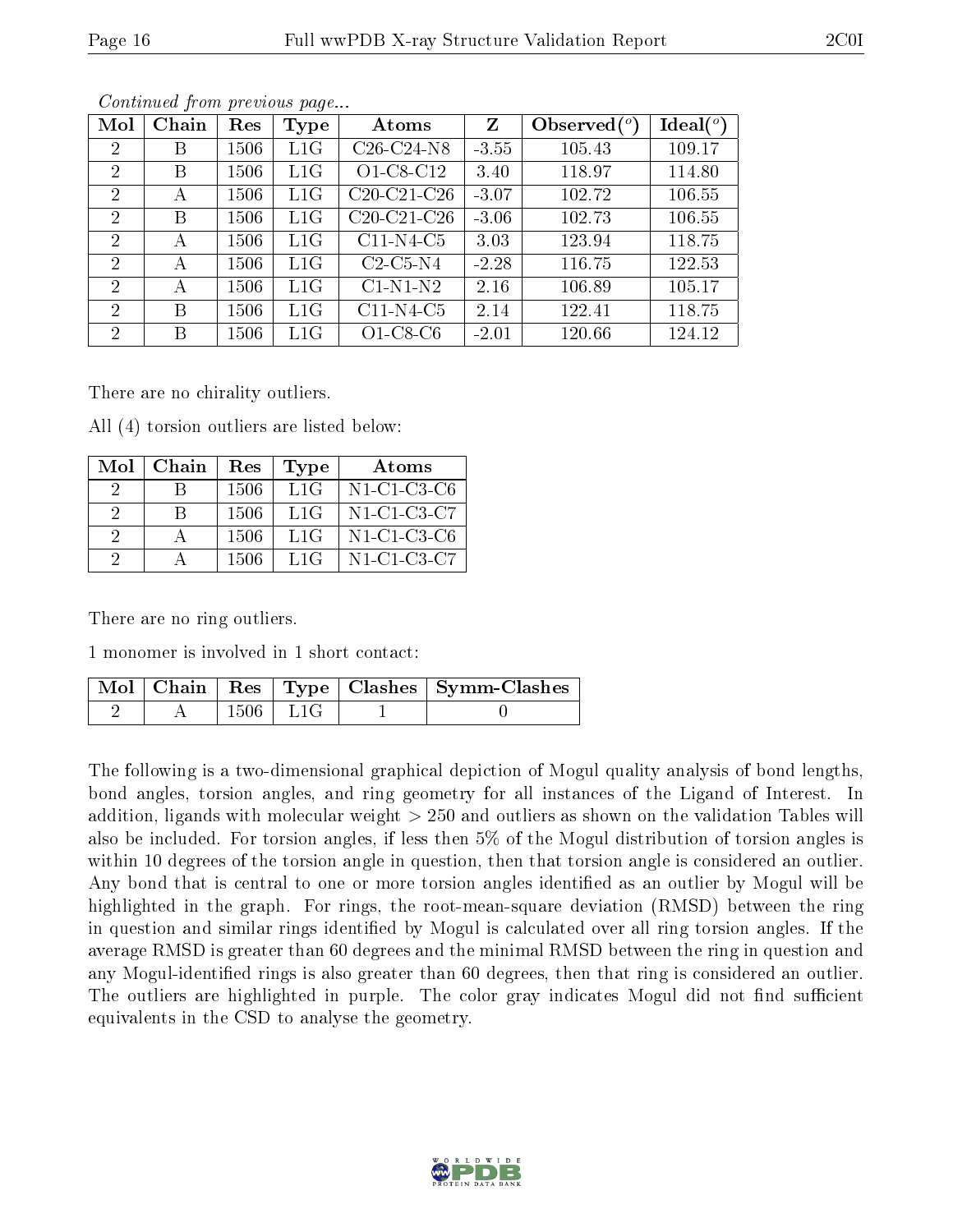

# 5.7 [O](https://www.wwpdb.org/validation/2017/XrayValidationReportHelp#nonstandard_residues_and_ligands)ther polymers (i)

There are no such residues in this entry.

# 5.8 Polymer linkage issues (i)

There are no chain breaks in this entry.

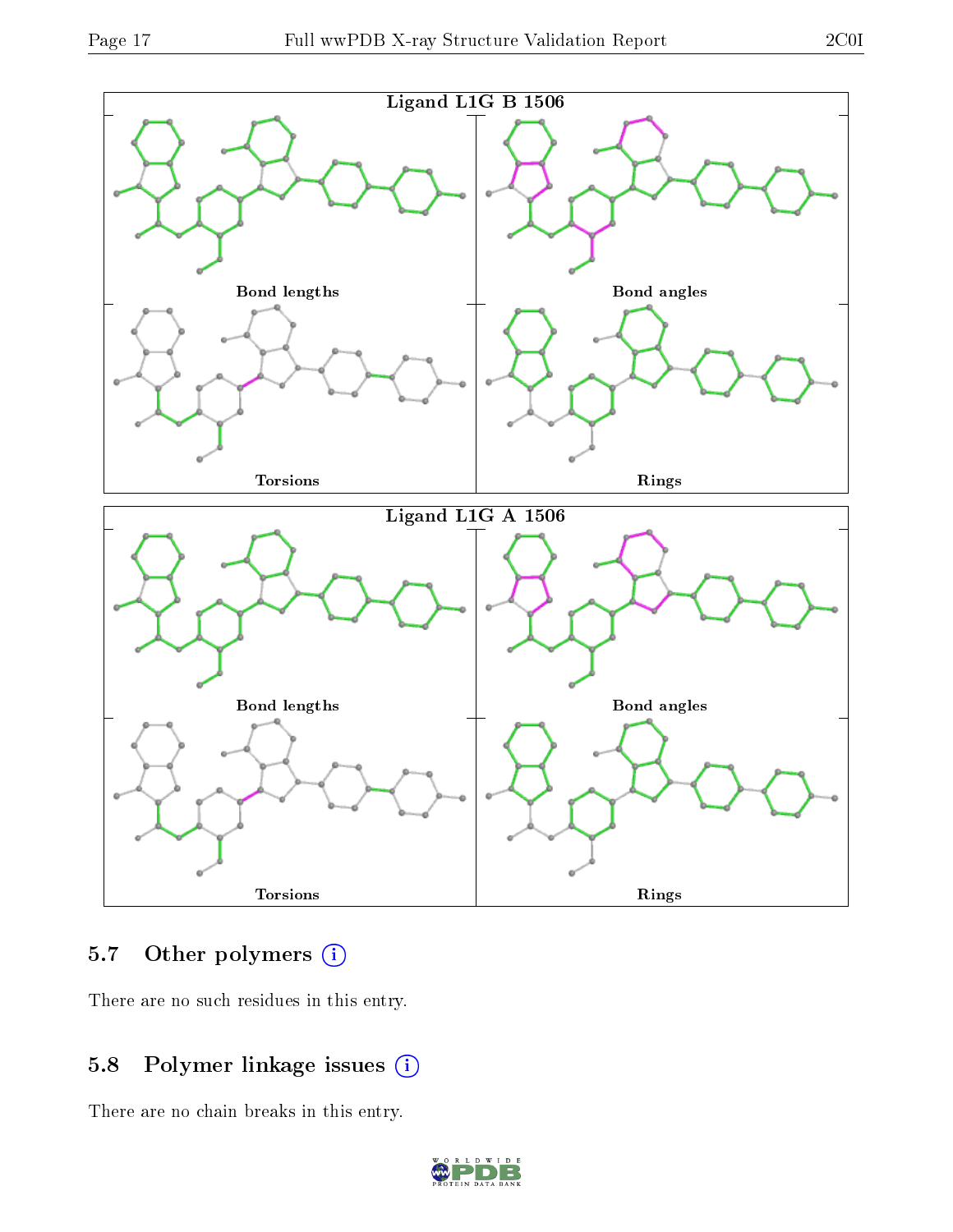# 6 Fit of model and data  $(i)$

# 6.1 Protein, DNA and RNA chains  $(i)$

In the following table, the column labelled  $#RSRZ> 2'$  contains the number (and percentage) of RSRZ outliers, followed by percent RSRZ outliers for the chain as percentile scores relative to all X-ray entries and entries of similar resolution. The OWAB column contains the minimum, median,  $95<sup>th</sup>$  percentile and maximum values of the occupancy-weighted average B-factor per residue. The column labelled ' $Q< 0.9$ ' lists the number of (and percentage) of residues with an average occupancy less than 0.9.

| Mol | Chain | Analysed        | ${ <\hspace{-1.5pt}{\mathrm{RSRZ}} \hspace{-1.5pt}>}$ | $\#\text{RSRZ}{>}2$ | $OWAB(A^2)$                  | $\rm{Q}\textcolor{black}{<}0.9$ |
|-----|-------|-----------------|-------------------------------------------------------|---------------------|------------------------------|---------------------------------|
|     |       | $433/454$ (95%) | 0.74                                                  | $25(5\%)$ 23<br>29  | 37, 50, 63, 74               |                                 |
|     |       | $433/454$ (95%) | 0.71                                                  | $37(8\%)$ 10 14     | $\vert 38, 50, 63, 73 \vert$ |                                 |
| All | All   | 866/908(95%)    | 0.73                                                  | $62(7%)$ 15 20      | 37, 50, 63, 74               |                                 |

All (62) RSRZ outliers are listed below:

| Mol            | Chain                   | Res | Type                      | <b>RSRZ</b>      |
|----------------|-------------------------|-----|---------------------------|------------------|
| $\mathbf{1}$   | $\, {\bf B}$            | 185 | $\rm GLY$                 | 7.0              |
| $\mathbf{1}$   | $\overline{A}$          | 187 | PHE                       | 6.7              |
| $\overline{1}$ | $\overline{\rm A}$      | 182 | LEU                       | $5.2\,$          |
| $\mathbf{1}$   | $\boldsymbol{B}$        | 439 | <b>GLY</b>                | 4.9              |
| $\overline{1}$ | $\overline{\rm A}$      | 185 | $\overline{\text{GLY}}$   | 4.8              |
| $\overline{1}$ | B                       | 399 | PRO                       | $4.\overline{7}$ |
| $\overline{1}$ | $\boldsymbol{B}$        | 445 | <b>VAL</b>                | 4.3              |
| $\overline{1}$ | $\boldsymbol{B}$        | 275 | SER                       | 4.3              |
| $\overline{1}$ | $\overline{\mathrm{B}}$ | 449 | <b>LEU</b>                | 4.1              |
| $\overline{1}$ | $\overline{\rm A}$      | 274 | $\overline{\text{GLY}}$   | $4.0\,$          |
| $\overline{1}$ | $\overline{\rm A}$      | 180 | $\rm{ARG}$                | $3.9\,$          |
| $\overline{1}$ | $\overline{\mathrm{B}}$ | 451 | $\overline{\rm{ARG}}$     | 3.8              |
| $\overline{1}$ | $\overline{B}$          | 447 | $\rm{ARG}$                | 3.8              |
| $\overline{1}$ | $\boldsymbol{B}$        | 409 | $\overline{\mathrm{ASN}}$ | $3.\overline{7}$ |
| $\overline{1}$ | $\overline{\mathrm{B}}$ | 182 | LEU                       | $\overline{3.6}$ |
| $\mathbf{1}$   | $\mathbf{A}$            | 179 | ILE                       | 3.6              |
| $\overline{1}$ | $\overline{\mathrm{B}}$ | 271 | <b>MET</b>                | $\overline{3.6}$ |
| $\overline{1}$ | Β                       | 400 | ILE                       | 3.6              |
| $\mathbf{1}$   | $\boldsymbol{B}$        | 446 | ILE                       | 3.5              |
| $\overline{1}$ | A                       | 184 | $\overline{\mathrm{ASN}}$ | 3.2              |
| $\mathbf{1}$   | $\overline{B}$          | 183 | <b>ASP</b>                | 3.1              |
| $\mathbf{1}$   | $\boldsymbol{B}$        | 443 | <b>PRO</b>                | $3.0\,$          |
| $\overline{1}$ | $\boldsymbol{A}$        | 188 | <b>TYR</b>                | $3.0\,$          |
| $\mathbf{1}$   | Β                       | 444 | GLU                       | $2.9\,$          |

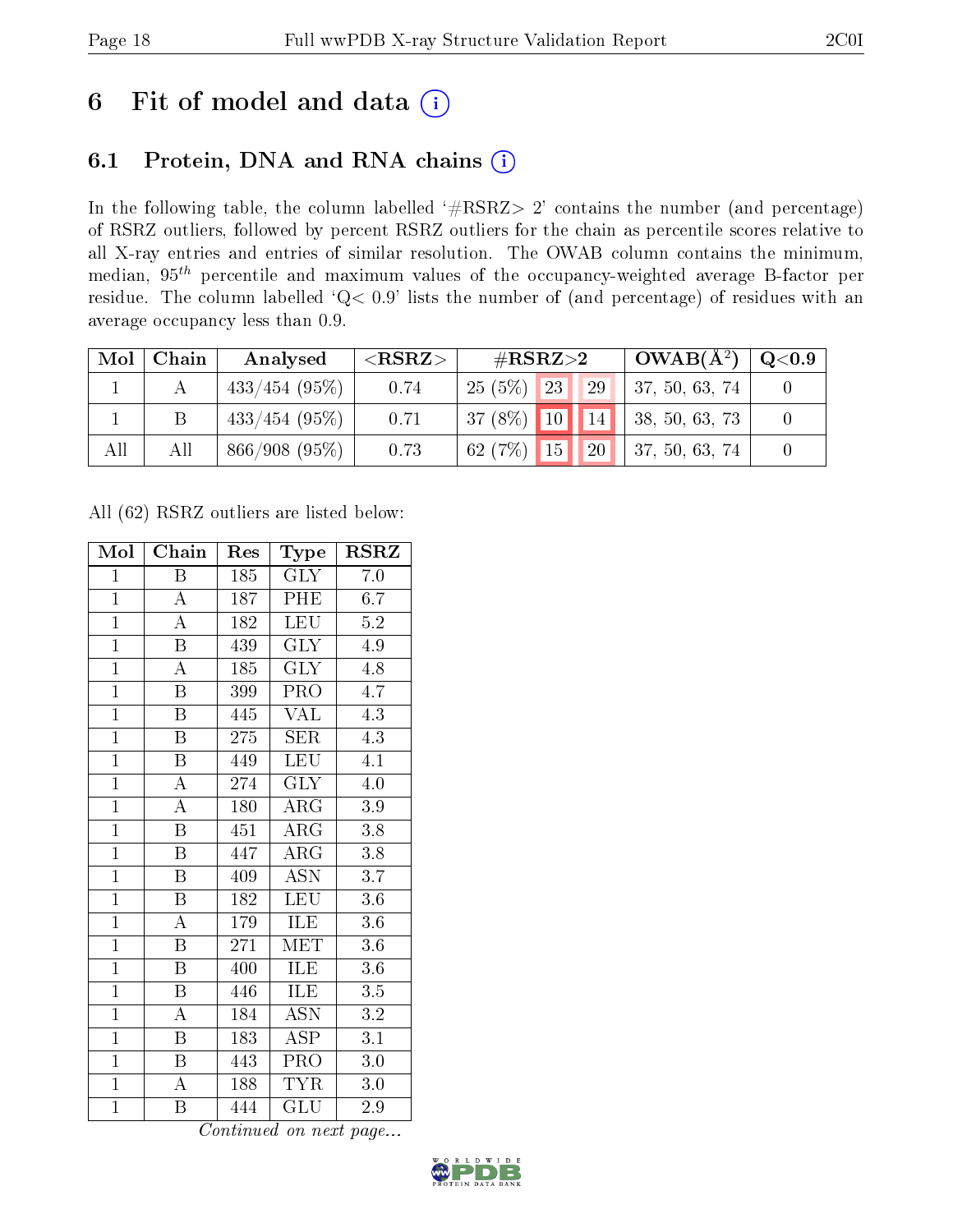| Mol            | $\boldsymbol{\mathsf{u}}$<br>Chain | Res              | $\mathbf{r}$<br>$\overline{\phantom{a}}$<br>Type | <b>RSRZ</b>      |
|----------------|------------------------------------|------------------|--------------------------------------------------|------------------|
| $\mathbf{1}$   | $\overline{\rm A}$                 | 189              | ILE                                              | 2.9              |
| $\overline{1}$ | $\boldsymbol{A}$                   | 181              | <b>THR</b>                                       | 2.8              |
| $\overline{1}$ | $\overline{\mathrm{B}}$            | 407              | <b>ALA</b>                                       | $\overline{2.7}$ |
| $\overline{1}$ | $\boldsymbol{A}$                   | 351              | ILE                                              | $\overline{2.7}$ |
| $\overline{1}$ | $\overline{\mathrm{B}}$            | 273              | PRO                                              | 2.7              |
| $\overline{1}$ | A                                  | 201              | <b>LEU</b>                                       | 2.7              |
| $\overline{1}$ | B                                  | $27\overline{4}$ | $\overline{\text{GLY}}$                          | $\overline{2.7}$ |
| $\overline{1}$ | $\overline{\rm A}$                 | 183              | $\overline{\text{ASP}}$                          | $\overline{2.7}$ |
| $\mathbf{1}$   | $\, {\bf B}$                       | 411              | <b>GLY</b>                                       | $2.6\,$          |
| $\overline{1}$ | $\overline{\rm A}$                 | 486              | <b>ILE</b>                                       | $2.6\,$          |
| $\overline{1}$ | $\, {\bf B}$                       | 405              | PRO                                              | $2.5\,$          |
| $\overline{1}$ | $\overline{\mathrm{B}}$            | 84               | MET                                              | $\overline{2.5}$ |
| $\overline{1}$ | $\overline{A}$                     | 195              | $\overline{\rm{PHE}}$                            | 2.5              |
| $\mathbf{1}$   | $\overline{A}$                     | 272              | ${\rm LYS}$                                      | $2.5\,$          |
| $\overline{1}$ | $\overline{\mathrm{B}}$            | 118              | <b>LEU</b>                                       | 2.4              |
| $\overline{1}$ | $\overline{\rm A}$                 | 168              | PRO                                              | $\overline{2.4}$ |
| $\overline{1}$ | $\overline{\mathrm{B}}$            | 187              | PHE                                              | $\overline{2.4}$ |
| $\mathbf{1}$   | $\boldsymbol{B}$                   | 442              | <b>ASN</b>                                       | 2.4              |
| $\overline{1}$ | A                                  | 493              | PHE                                              | $\overline{2.3}$ |
| $\overline{1}$ | $\overline{\rm A}$                 | 159              | <b>TYR</b>                                       | $2\overline{.2}$ |
| $\overline{1}$ | $\boldsymbol{B}$                   | 302              | $\overline{\text{VAL}}$                          | $\overline{2.2}$ |
| $\overline{1}$ | $\overline{\mathrm{B}}$            | 251              | GLN                                              | $\overline{2.2}$ |
| $\overline{1}$ | $\boldsymbol{B}$                   | 262              | $\overline{LYS}$                                 | $\overline{2.2}$ |
| $\overline{1}$ | $\boldsymbol{B}$                   | $19\overline{4}$ | THR                                              | $2.2\,$          |
| $\overline{1}$ | $\boldsymbol{B}$                   | 76               | <b>LEU</b>                                       | $2.2\,$          |
| $\overline{1}$ | $\boldsymbol{A}$                   | 472              | <b>CYS</b>                                       | 2.1              |
| $\overline{1}$ | А                                  | 223              | $\overline{\text{SER}}$                          | 2.1              |
| $\mathbf{1}$   | $\boldsymbol{B}$                   | 105              | <b>GLY</b>                                       | 2.1              |
| $\overline{1}$ | $\overline{\rm A}$                 | 194              | THR                                              | 2.1              |
| $\mathbf 1$    | Β                                  | 181              | THR                                              | $2.1\,$          |
| $\mathbf{1}$   | А                                  | 171              | $\overline{\text{GLY}}$                          | 2.1              |
| $\mathbf{1}$   | B                                  | 94               | TRP                                              | 2.0              |
| $\mathbf 1$    | Β                                  | 252              | PHE                                              | $2.0\,$          |
| $\mathbf{1}$   | А                                  | 439              | $\overline{\text{GLY}}$                          | 2.0              |
| $\mathbf{1}$   | Β                                  | 441              | <b>SER</b>                                       | 2.0              |
| $\mathbf{1}$   | $\overline{\mathrm{B}}$            | <b>116</b>       | $\overline{\text{ASP}}$                          | 2.0              |
| $\mathbf{1}$   | Β                                  | 440              | MET                                              | 2.0              |
| $\mathbf{1}$   | А                                  | $27\overline{5}$ | $\overline{\text{SER}}$                          | 2.0              |

Continued from previous page...

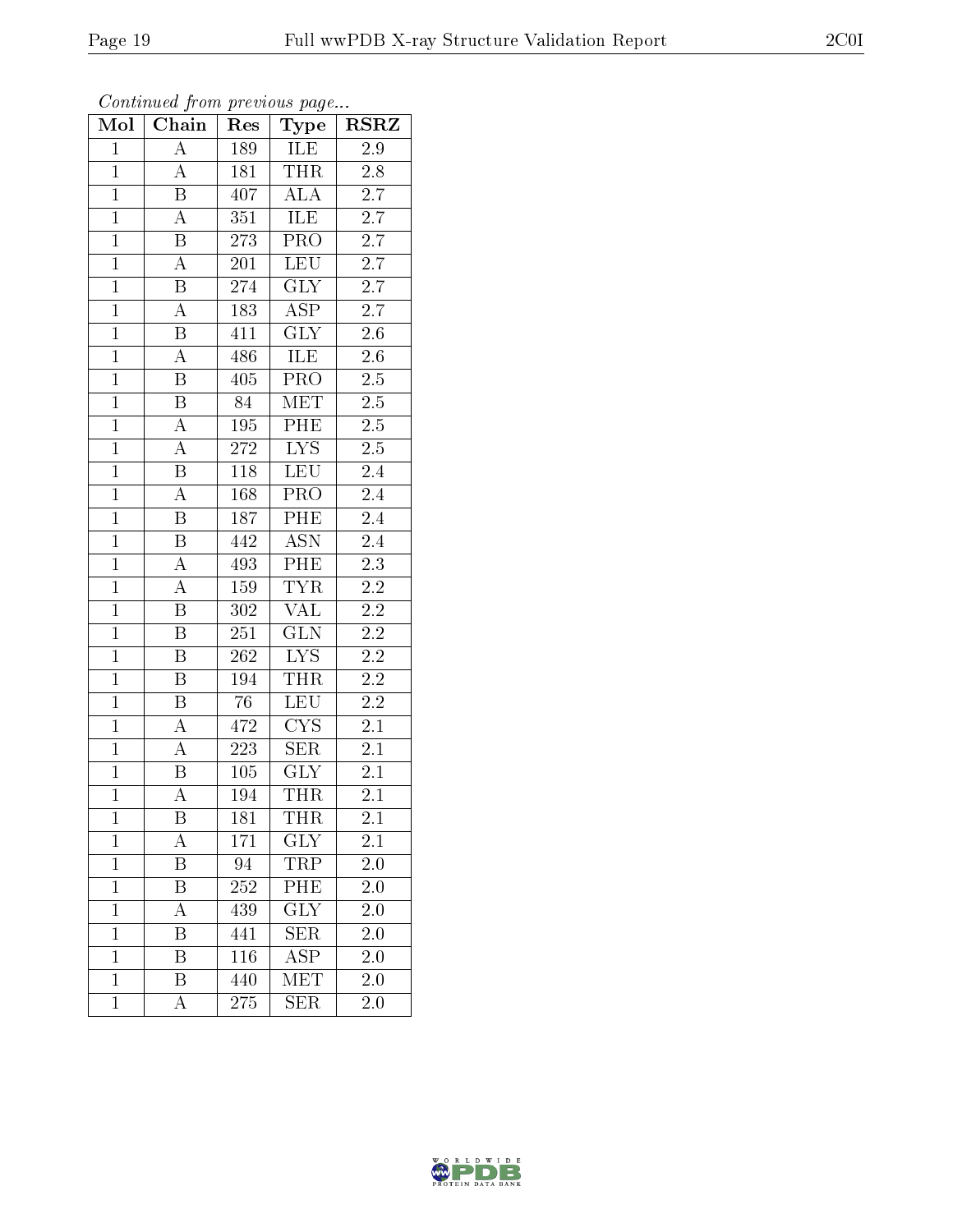### 6.2 Non-standard residues in protein, DNA, RNA chains  $(i)$

In the following table, the Atoms column lists the number of modelled atoms in the group and the number defined in the chemical component dictionary. The B-factors column lists the minimum, median,  $95<sup>th</sup>$  percentile and maximum values of B factors of atoms in the group. The column labelled  $^{\circ}Q<0.9'$  lists the number of atoms with occupancy less than 0.9.

| $\mid$ Mol $\mid$ |     |     |       |      |      | $\vert$ Type   Chain   Res   Atoms   RSCC   RSR   B-factors $(A^2)$   Q<0.9 |  |
|-------------------|-----|-----|-------|------|------|-----------------------------------------------------------------------------|--|
|                   | PTR | 501 | 16/17 | 0.97 | 0.16 | 45, 48, 49, 49                                                              |  |
|                   |     | 501 | 16/17 | 0.97 | 0.16 | 45, 47, 49, 49                                                              |  |

#### 6.3 Carbohydrates  $(i)$

There are no carbohydrates in this entry.

### 6.4 Ligands  $(i)$

In the following table, the Atoms column lists the number of modelled atoms in the group and the number defined in the chemical component dictionary. The B-factors column lists the minimum, median,  $95<sup>th</sup>$  percentile and maximum values of B factors of atoms in the group. The column labelled  $Q< 0.9$ ' lists the number of atoms with occupancy less than 0.9.

| Mol | Type         | Chain | Res      | Atoms   | $_{\rm RSCC}$ |      | $\mathbf{RSR} \mid \mathbf{B}\text{-factors}(\mathbf{A}^2)$ | Q <sub>0.9</sub> |
|-----|--------------|-------|----------|---------|---------------|------|-------------------------------------------------------------|------------------|
|     | L1G          |       | $1506\,$ | 44/44   | 0.95          | 0.17 | 39, 41, 44, 46                                              |                  |
|     | $_{\rm L1G}$ |       | $1506\,$ | 44 / 44 | 0.96          | 0.16 | 38, 41, 45, 47                                              |                  |
|     | CA           |       | 1507     |         | 0.97          | 0.20 | 44.44.44.44                                                 |                  |
|     | СA           |       | $1507\,$ |         | $0.98\,$      | 0.21 | 44, 44, 44, 44                                              |                  |

The following is a graphical depiction of the model fit to experimental electron density of all instances of the Ligand of Interest. In addition, ligands with molecular weight > 250 and outliers as shown on the geometry validation Tables will also be included. Each fit is shown from different orientation to approximate a three-dimensional view.

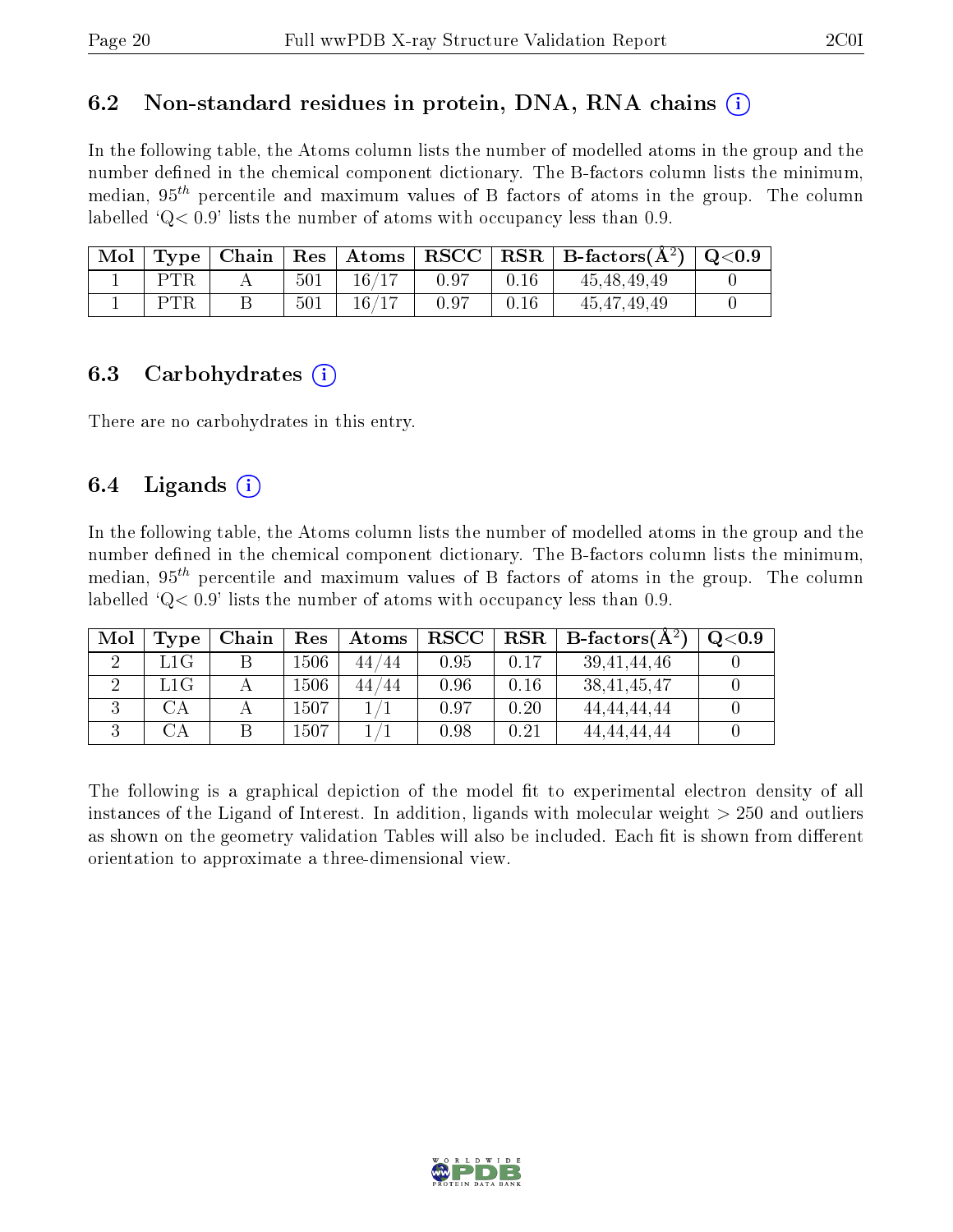